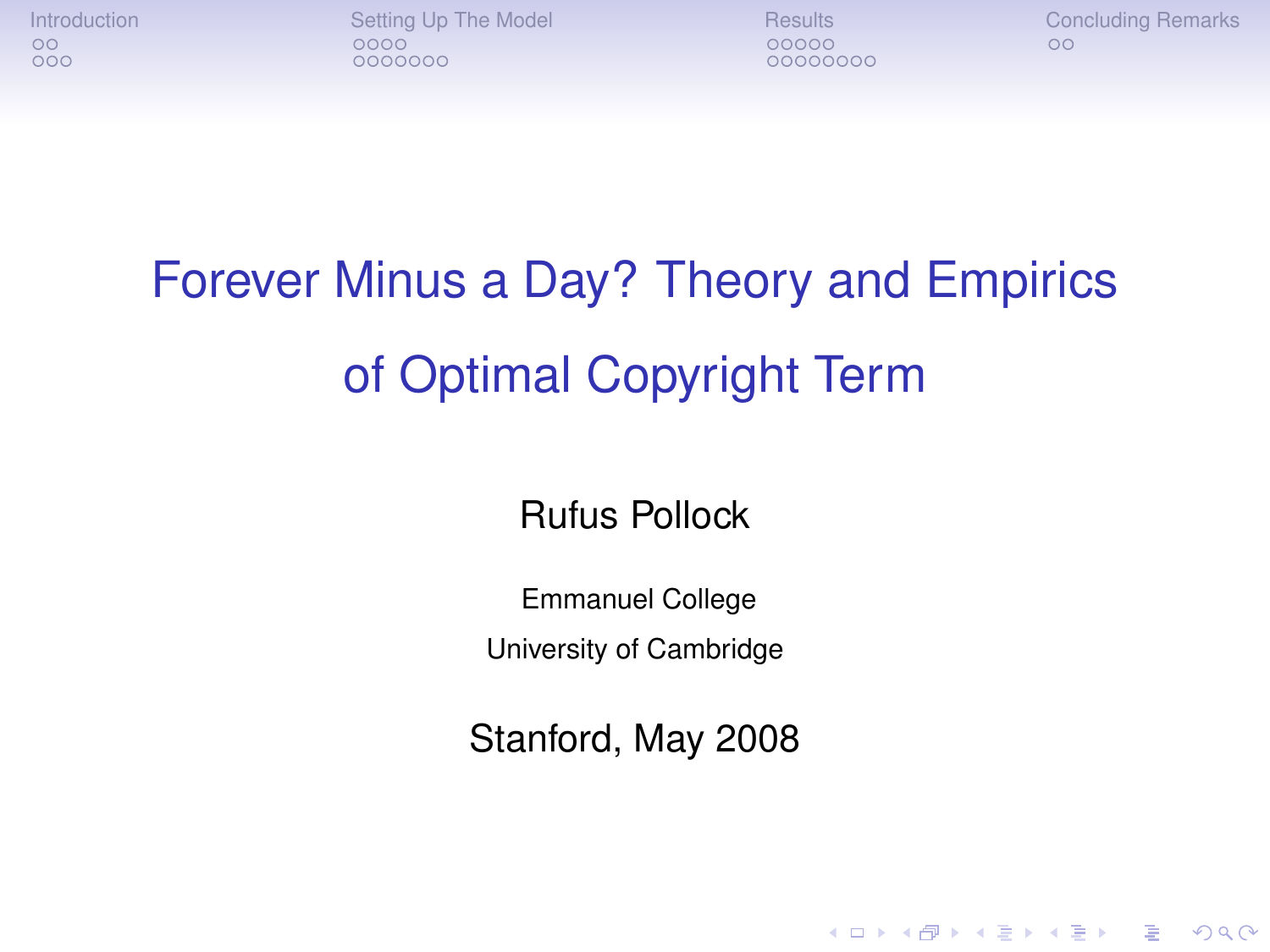**[Introduction](#page-1-0)**<br>
Introduction [Setting Up The Model](#page-6-0) [Results](#page-18-0) [Concluding Remarks](#page-31-0)<br> **● OOOOO** OOO  $0000000$ 

00000000

**KOD CONTRACT A BOAR KOD A CO** 

#### Forever Minus a Day?

"Actually, Sonny wanted the term of copyright protection to last forever. I am informed by staff that such a change would violate the Constitution. ... As you know, there is also Jack Valenti's proposal for the term to last forever less one day. Perhaps the Committee may look at that next Congress."

<span id="page-1-0"></span>– *Mary Bono during the debate in Congress on the CTEA*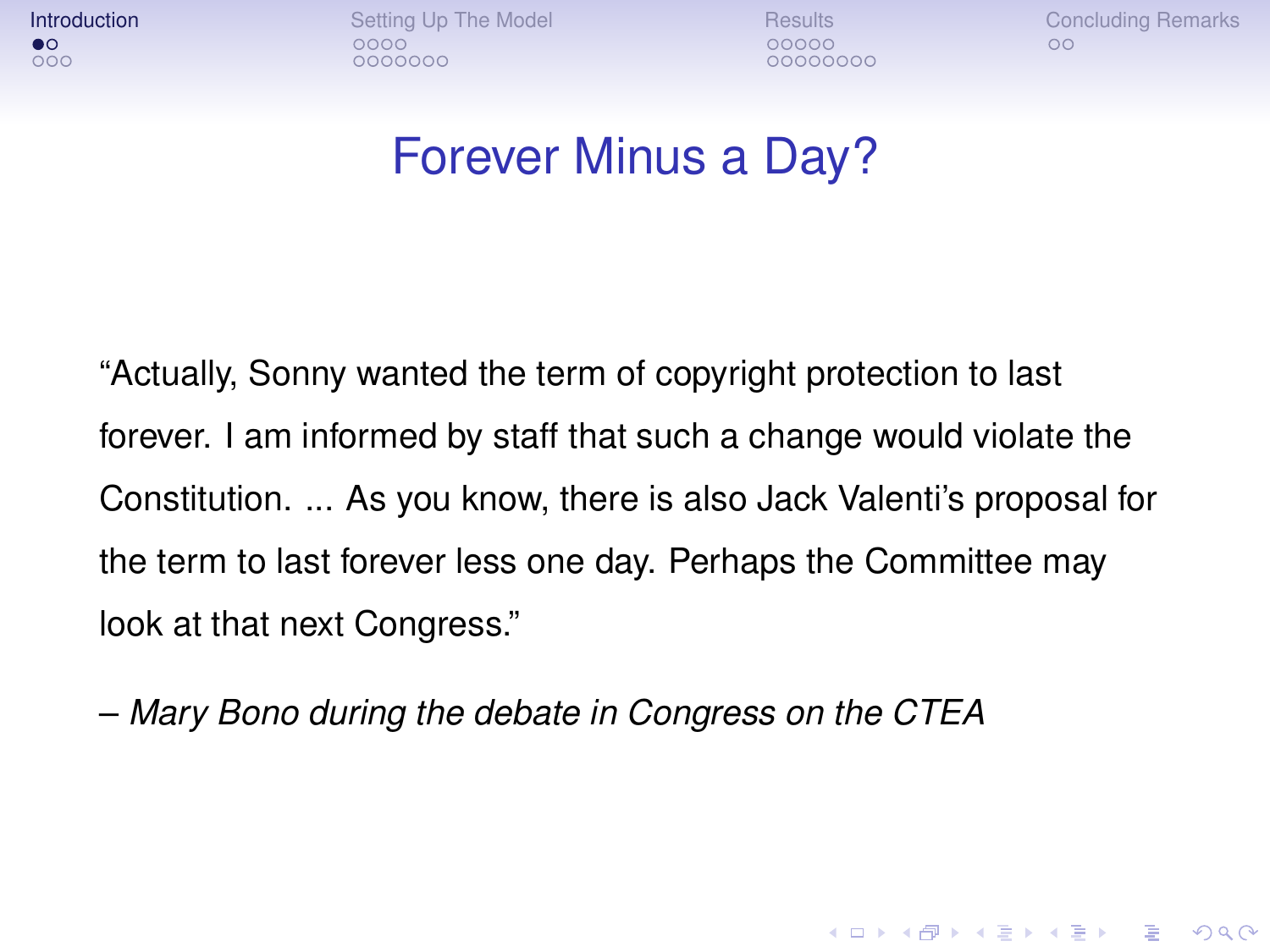**KOD CONTRACT A BOAR KOD A CO** 

#### Unprecedented Level of Change and Debate

- Term Extension in Many Countries in Last 15 Years
	- 1995: EU (Term Directive)
	- 1998: US (CTEA)
	- 2000s: Australia, Singapore etc
	- Today: Extension for recordings under consideration in EU
- Part of a trend stretching back to the 19th Century
	- e.g. 1841/1842: it was Walter Scott's children ...
	- Originally (Statute of Anne) term was 14+14
- Controversial and much debated ...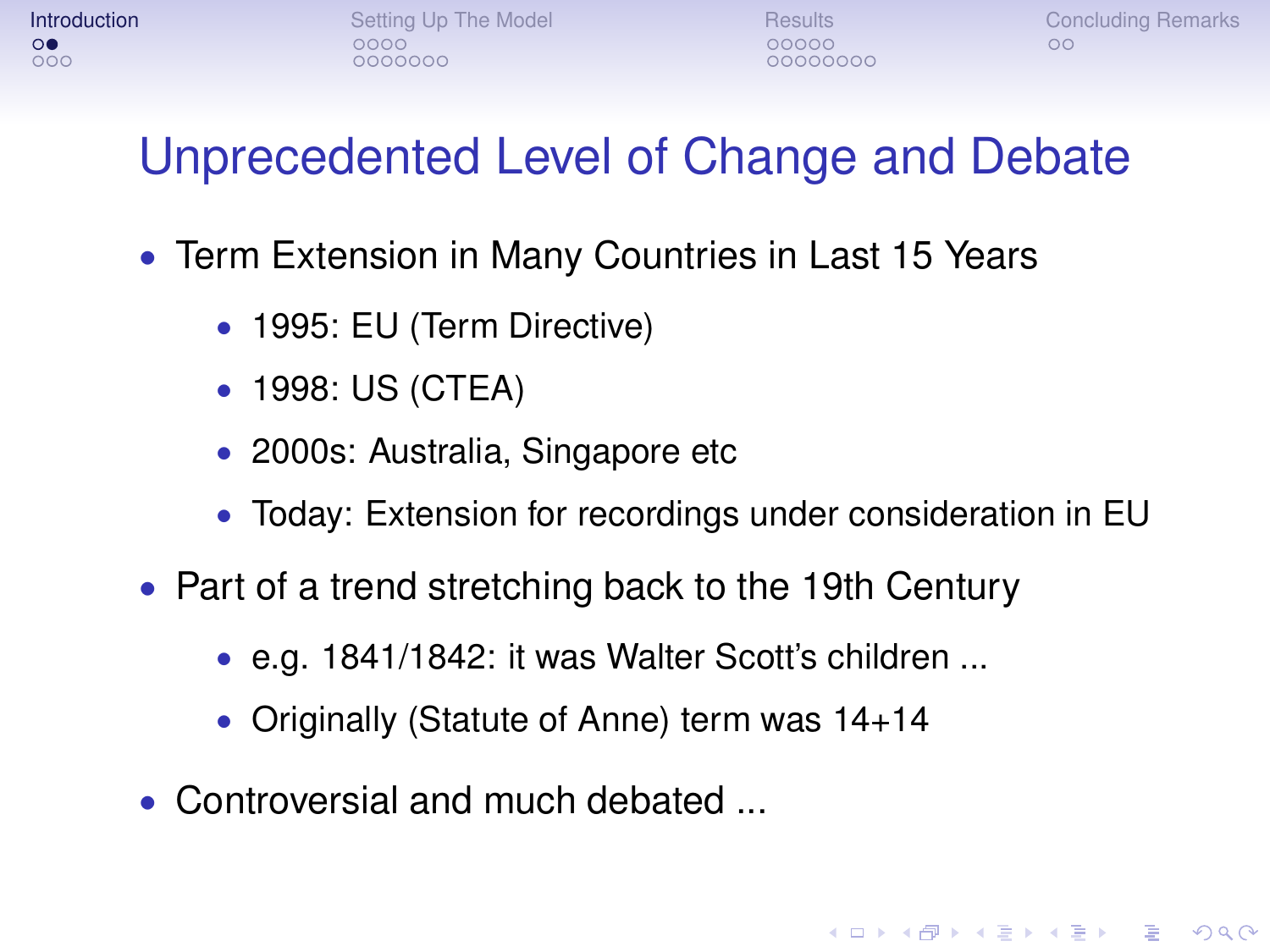$\bullet$ 00

**[Introduction](#page-1-0) [Setting Up The Model](#page-6-0) [Results](#page-18-0) [Concluding Remarks](#page-31-0)** Concluding Remarks  $0000000$ 

00000000

**KOD CONTRACT A BOAR KOD A CO** 

#### Basic Question

# How Long Should Copyright Be?

(To Maximize Societal Welfare)

The 'Forever Minus a Day' of Jack Valenti – The original 14+14 years of the UK and US – Less? More? ...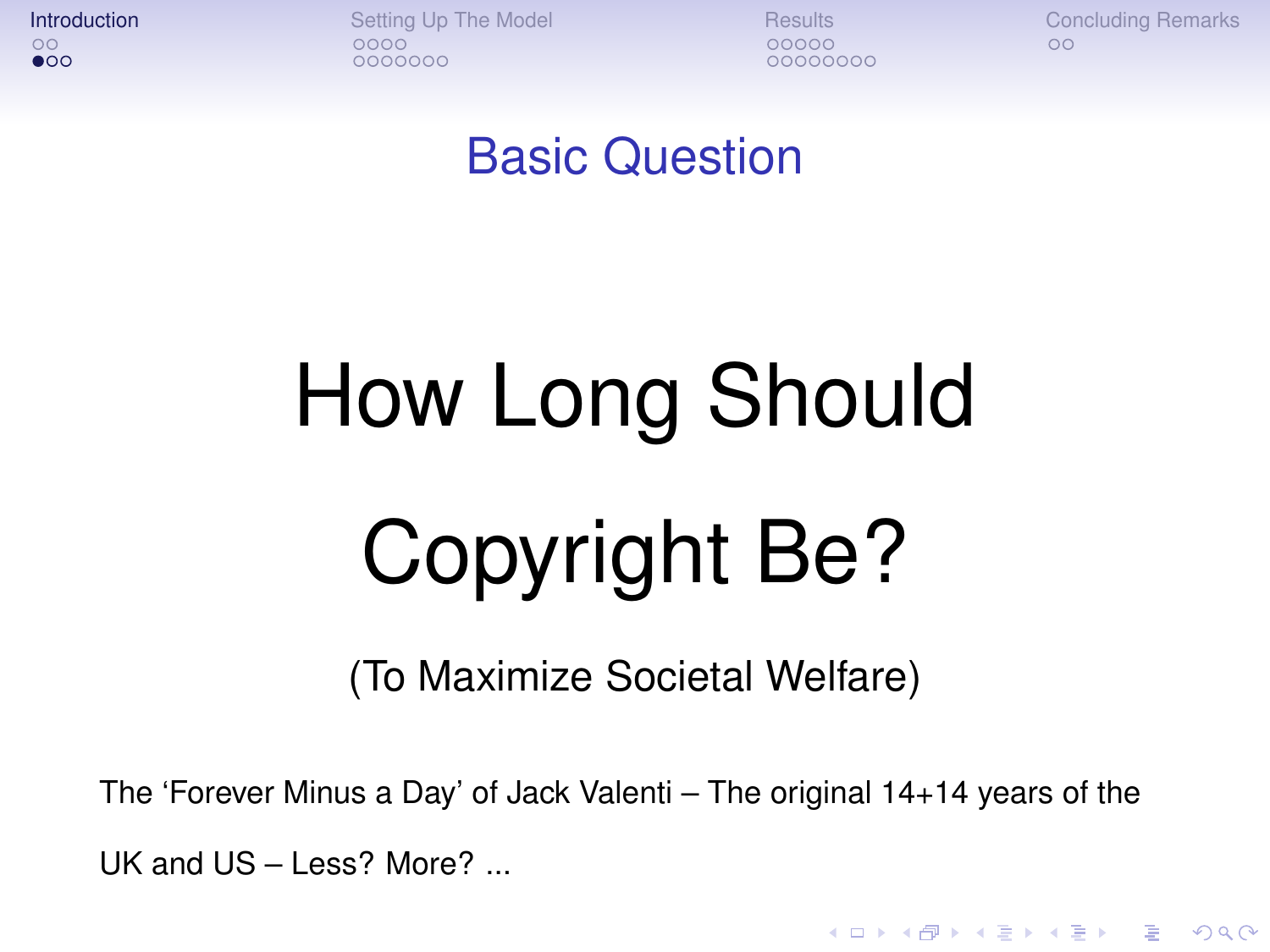**[Introduction](#page-1-0) [Setting Up The Model](#page-6-0) [Results](#page-18-0) [Concluding Remarks](#page-31-0)** Concluding Remarks

**KOD CONTRACT A BOAR KOD A CO** 

#### Our Aim: To Answer This

- Derive a 'proper' estimate
	- First such with proper theoretical and empirical foundations
	- Existing work: Landes and Posner, Amicus Curiae, Liebowitz, Boldrin + Levine
		- Tends to be lacking in one (or both) respects
- Using new theory  $+$  new and existing data
	- NB: not a hard theoretical problem
	- Challenge is to bring data to bear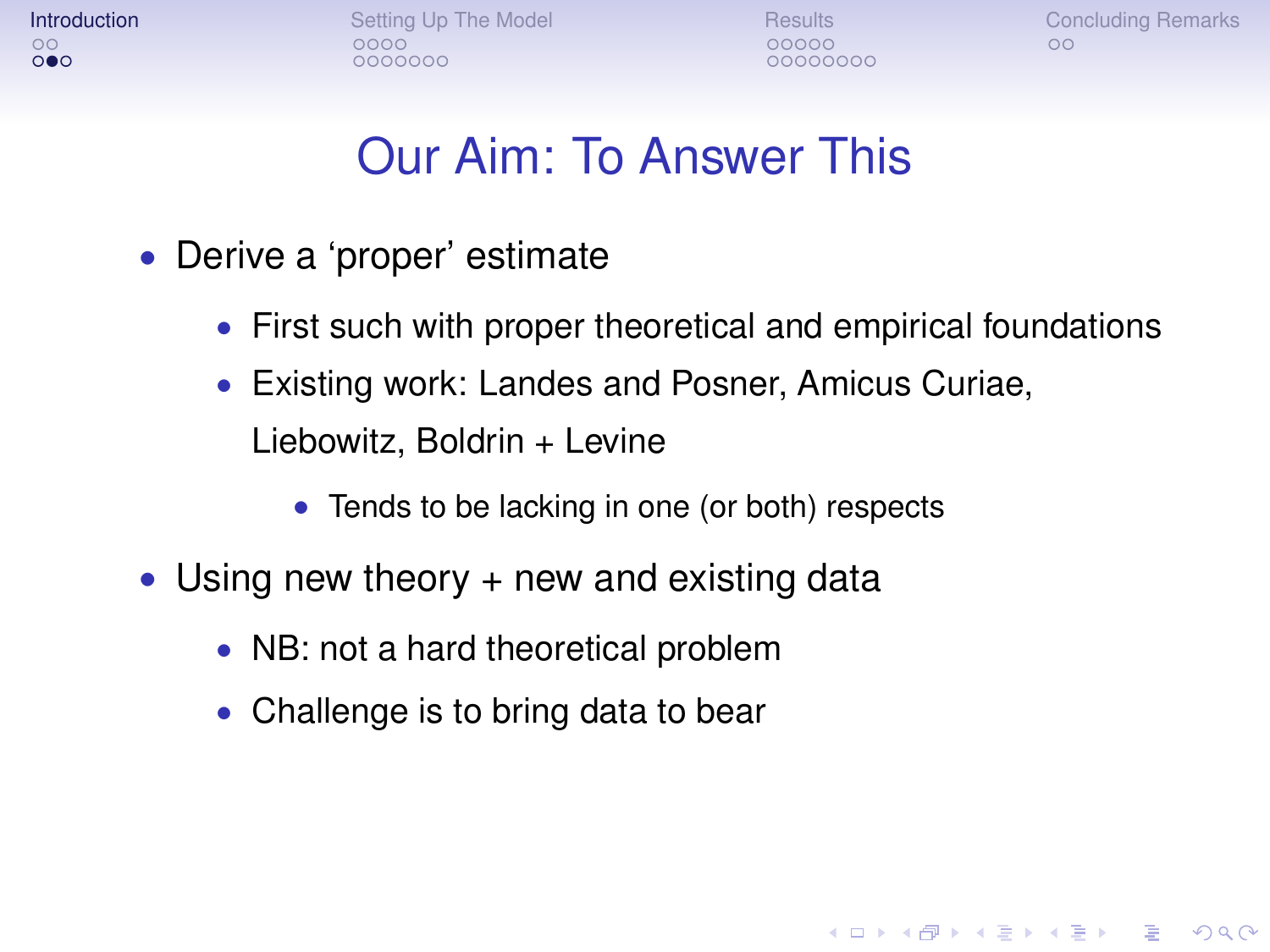| Introduction |  |
|--------------|--|
| $\circ$      |  |
| 000          |  |

**Intervention [Setting Up The Model](#page-6-0) [Results](#page-18-0) [Concluding Remarks](#page-31-0)**<br>  $\begin{array}{ccc}\n0 & 0 & 0 \\
0 & 0 & 0\n\end{array}$  $0000000$ 

00000000

**KOD CONTRACT A BOAR KOD A CO** 

#### In The Process Will

- Develop proper dynamic framework
- Introduce 'cultural decay'
- Connect revenue and welfare
- Make some (big) assumptions! 2 to mention up front:
	- No consideration of reuse issues
	- Ex-post investment ignore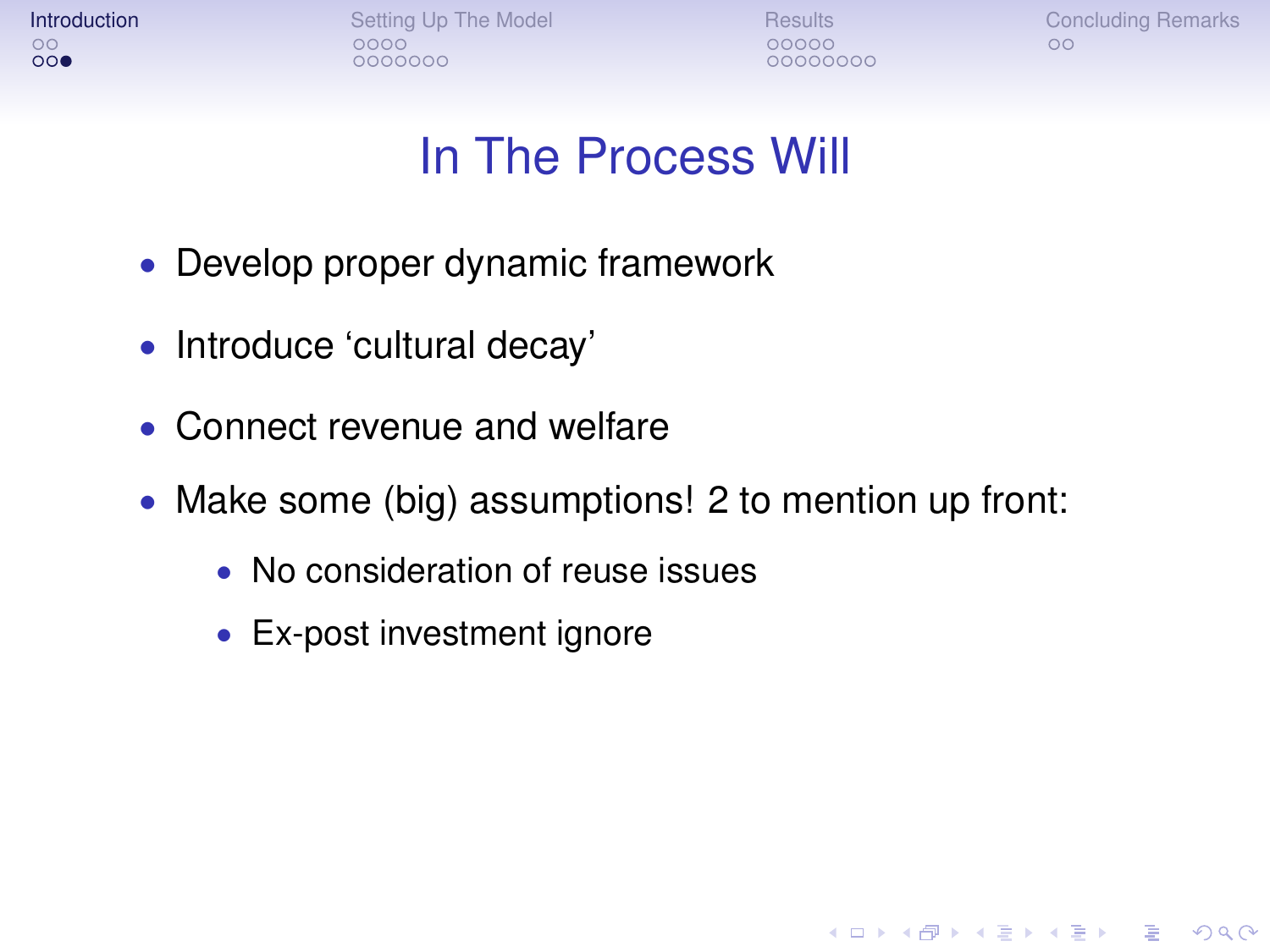[Introduction](#page-1-0) **[Setting Up The Model](#page-6-0)** [Results](#page-18-0) [Concluding Remarks](#page-31-0)<br>  $\begin{array}{ccc}\n0 & 0 & 0 \\
0 & 0 & 0\n\end{array}$ 0000000

00000000

K ロ > K 個 > K 差 > K 差 > → 差 → の Q Q →

# <span id="page-6-0"></span>The Problem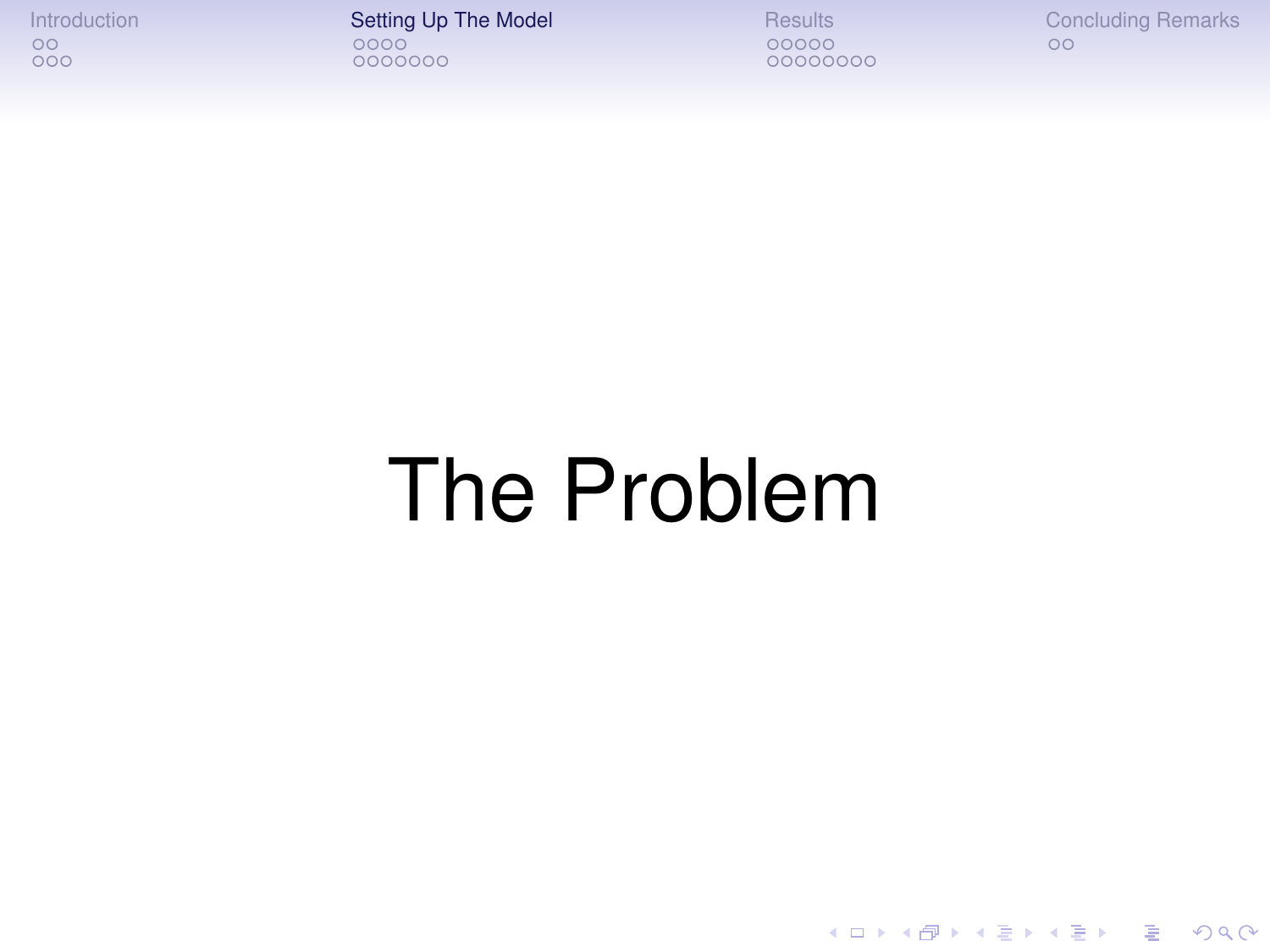[Introduction](#page-1-0) **[Setting Up The Model](#page-6-0)** [Results](#page-18-0) [Concluding Remarks](#page-31-0)<br>
occurred Concluding Remarks<br> **OCOO** CO  $0000000$ 

00000000

**KOD CONTRACT A BOAR KOD A CO** 

#### 'Classic' Framework

- Copyright term/length: *S*
- Number of Works: *N*
	- Function of copyright level:  $N = N(S)$
	- Increasing copyright increases works:  $N' = N_S > 0$
	- (At least up to some level)
- Total welfare  $W$ , a function of  $N$ ,  $S$ :  $W = W(S, N)$ 
	- Longer term (*N* constant) reduces welfare:  $W_S < 0$
	- More works increases welfare:  $W_N > 0 \Rightarrow W_N N_S > 0$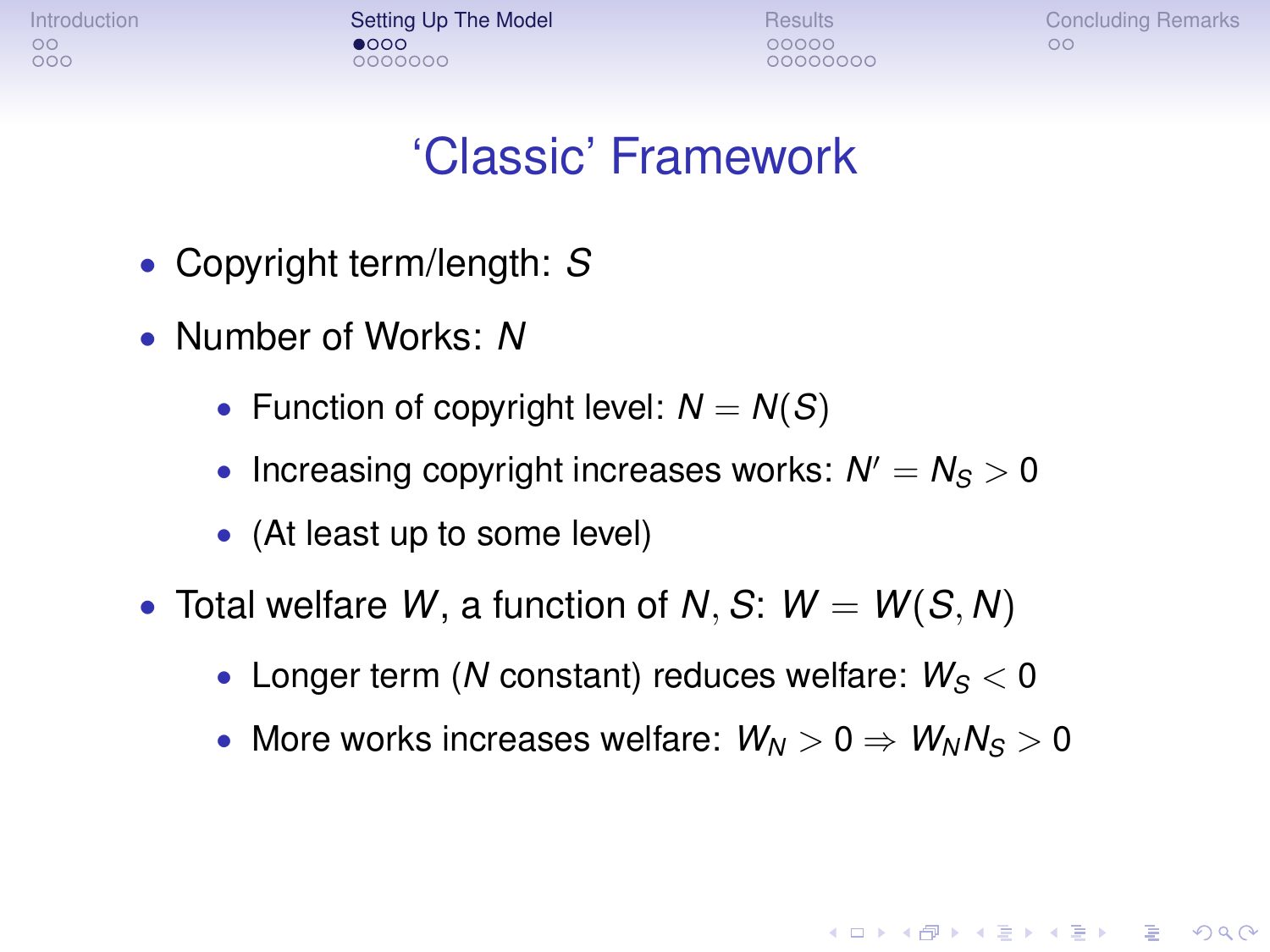[Introduction](#page-1-0) **[Setting Up The Model](#page-6-0)** [Results](#page-18-0) [Concluding Remarks](#page-31-0)<br>
o ooooo oo oo oo oo  $0000000$ 

00000000

**KOD KOD KED KED E VAN** 

#### 'Classic' Trade-Off

- How does welfare change as term increases a little bit
	- $W'(S) = W_S + W_N N_S = d/w \text{ loss } (-) + \text{ new production } (+)$
	- (-) Lower welfare from existing works:  $W_S$
	- (+) Extra welfare from new works:  $W_N N_S$
- The classic copyright trade-off
- Optimal term  $S$  where  $W'(S) = 0$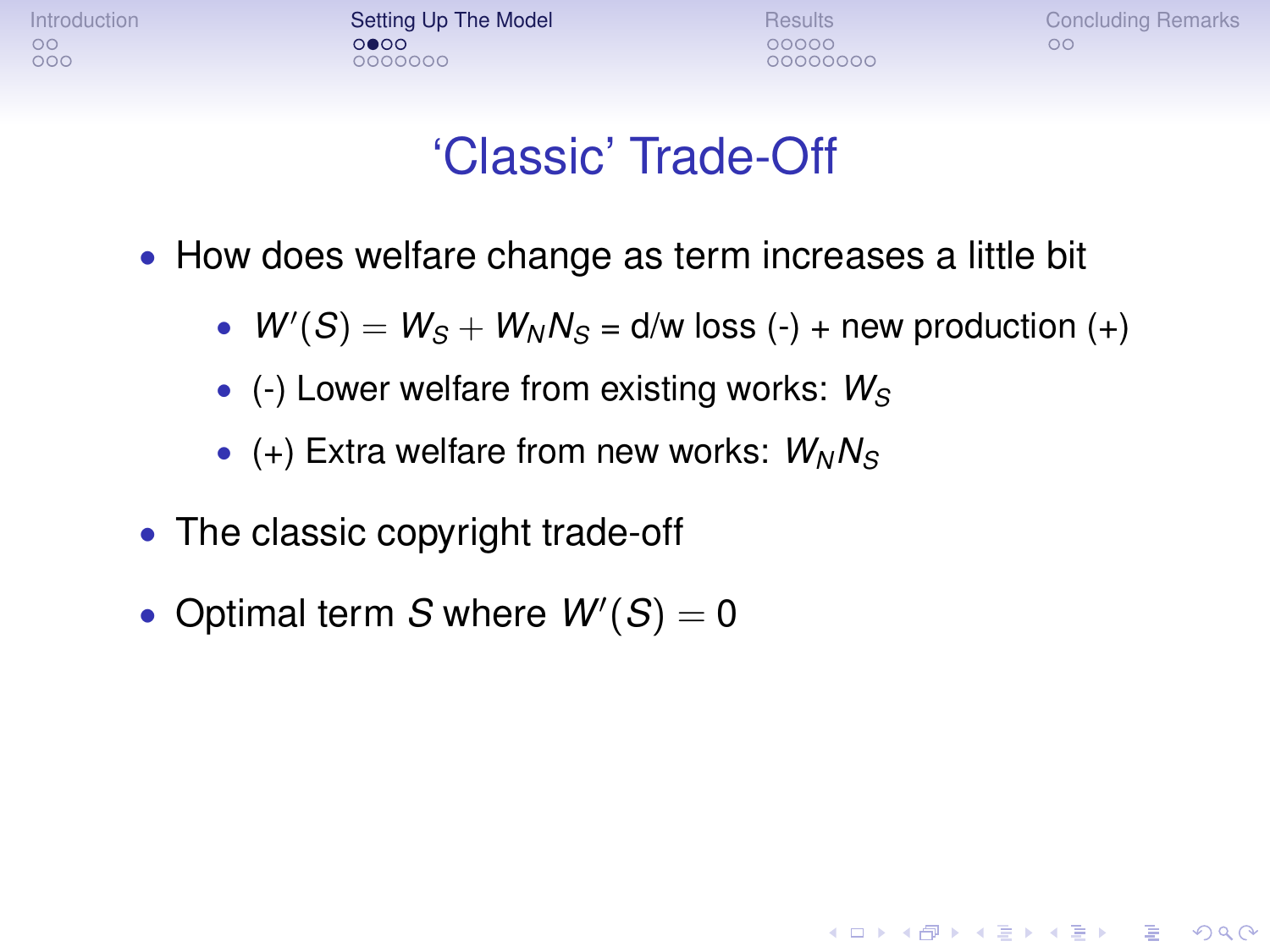[Introduction](#page-1-0) **[Setting Up The Model](#page-6-0)** [Results](#page-18-0) [Concluding Remarks](#page-31-0)<br>
o cooperation concerns concerns Concernsity Concernsity Concernsity Concernsity Concernsity Concernsity Concernsity<br>
O cooperation concernsity Concernsity C  $0000000$ 

00000000

**KOD KORKADD ADD DO YOUR** 

#### So What's the Problem?

- To determine optimal term 'just' need to estimate:
	- *W*<sub>N</sub>: welfare from new works
	- *N<sub>S</sub>*: number of new works
	- *W<sub>S</sub>*: increased d/w loss on existing works
- NO WAY we are going to do this directly
	- *WS*: requires detailed demand data on *all* works
	- *W<sup>N</sup>* : requires detailed demand data on marginal works
	- *N<sub>S</sub>*: supply function (as a function of term)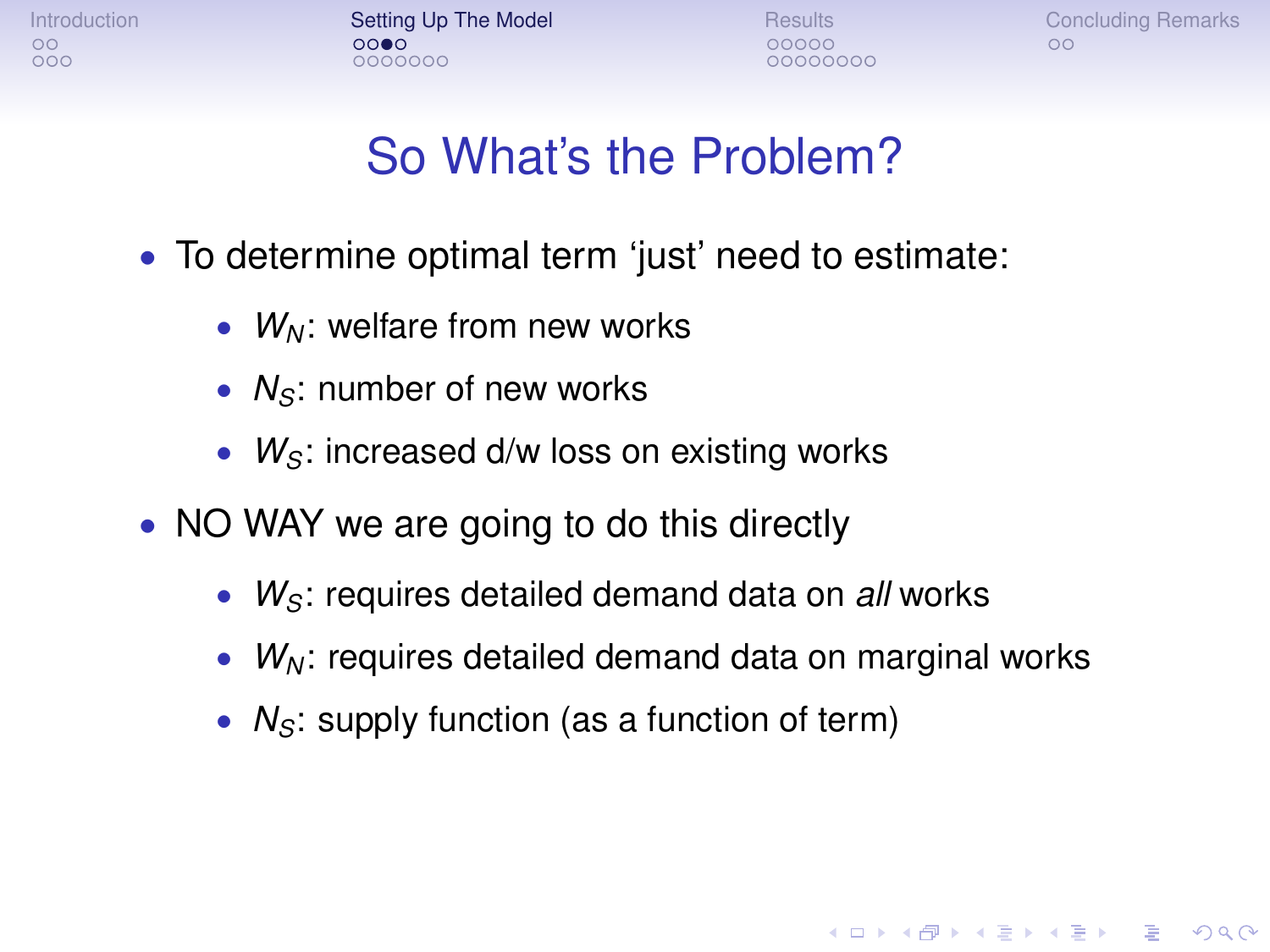[Introduction](#page-1-0) **[Setting Up The Model](#page-6-0)** [Results](#page-18-0) [Concluding Remarks](#page-31-0)<br>
o coore concluding Remarks<br>
o coore concluding Remarks 0000000

00000000

K ロ ▶ K @ ▶ K 할 ▶ K 할 ▶ 이 할 → 9 Q Q →

#### The Challenge

- Marginal welfare  $W'(S)$  in form we can feasibly estimate
- Estimate this with robustness checks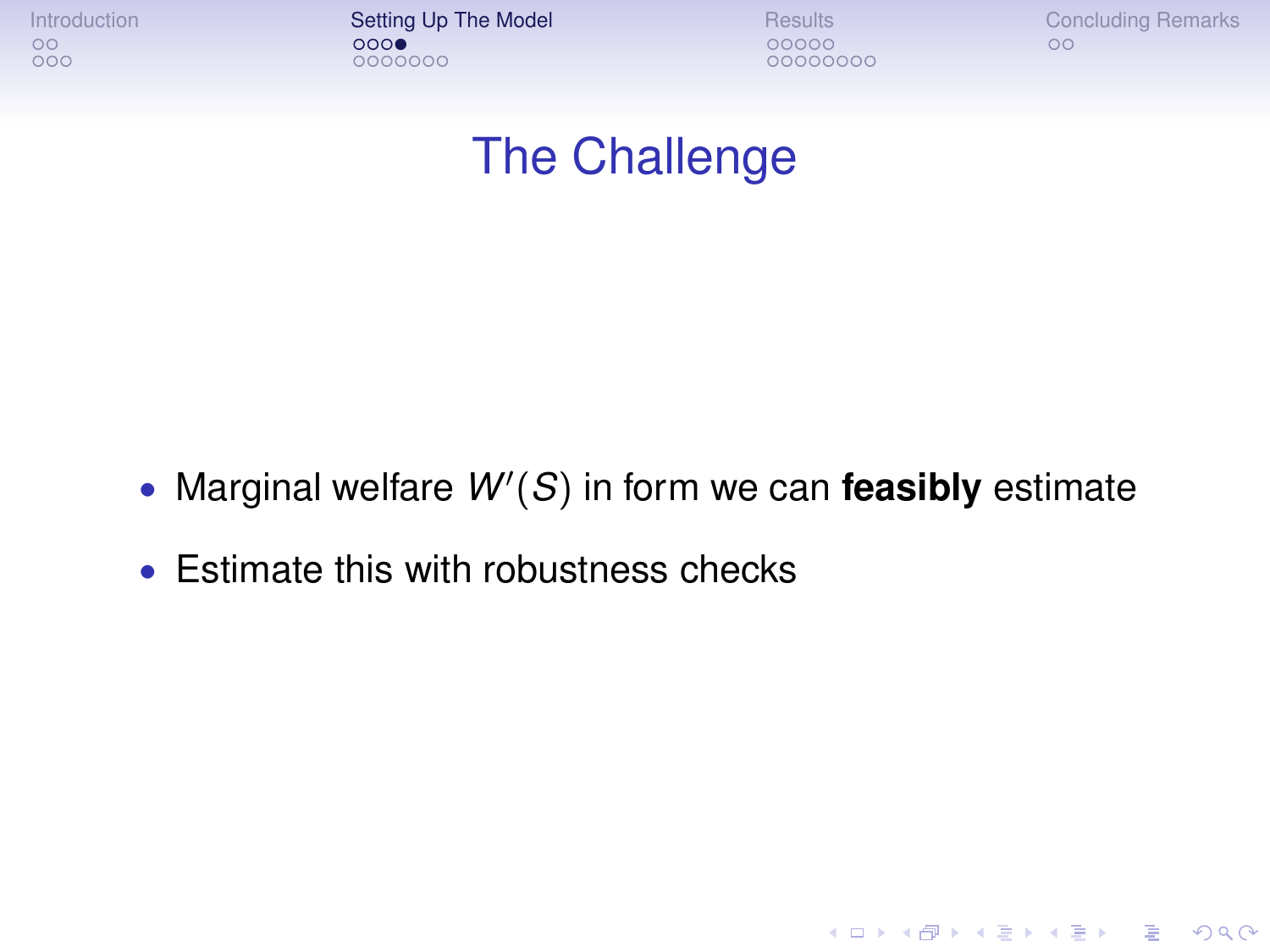[Introduction](#page-1-0) [Setting Up The Model](#page-6-0) [Results](#page-18-0) [Concluding Remarks](#page-31-0)

00000000

K ロ ▶ K 御 ▶ K 聖 ▶ K 聖 ▶ │ 聖 │ 約 9 (9)

# The Model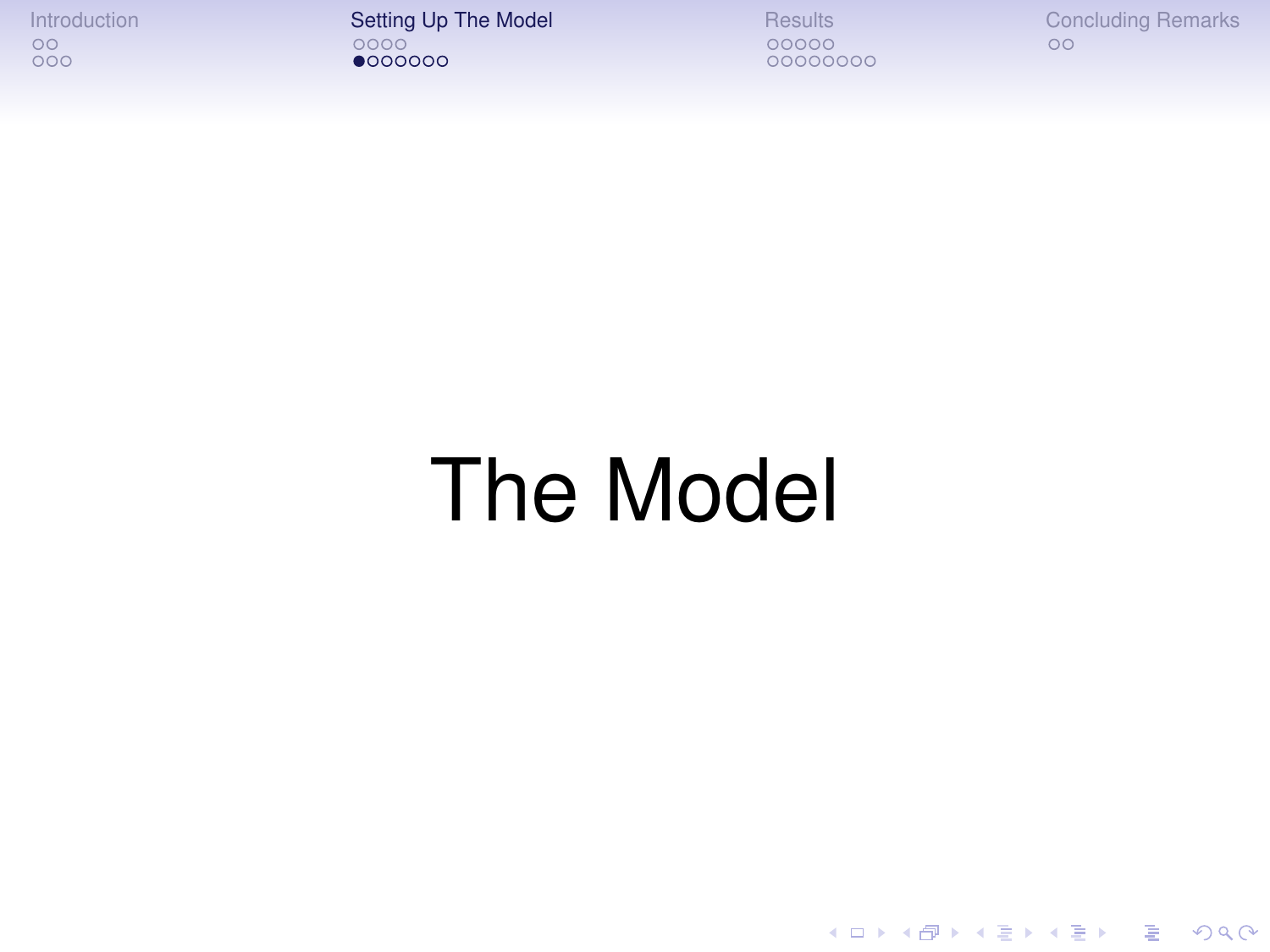

[Introduction](#page-1-0) **[Setting Up The Model](#page-6-0)** [Results](#page-18-0) [Concluding Remarks](#page-31-0)<br>  $\begin{array}{ccc}\n\circ & \circ & \circ & \circ \\
\circ & \circ & \circ & \circ\n\end{array}$  $0000000$ 

00000000

**KOD KARD KED KED BE YOUR** 





- Traditional approach is implicitly 'static'
- Produce once (and consume actually or effectively once)
- But what about production in the future and the past?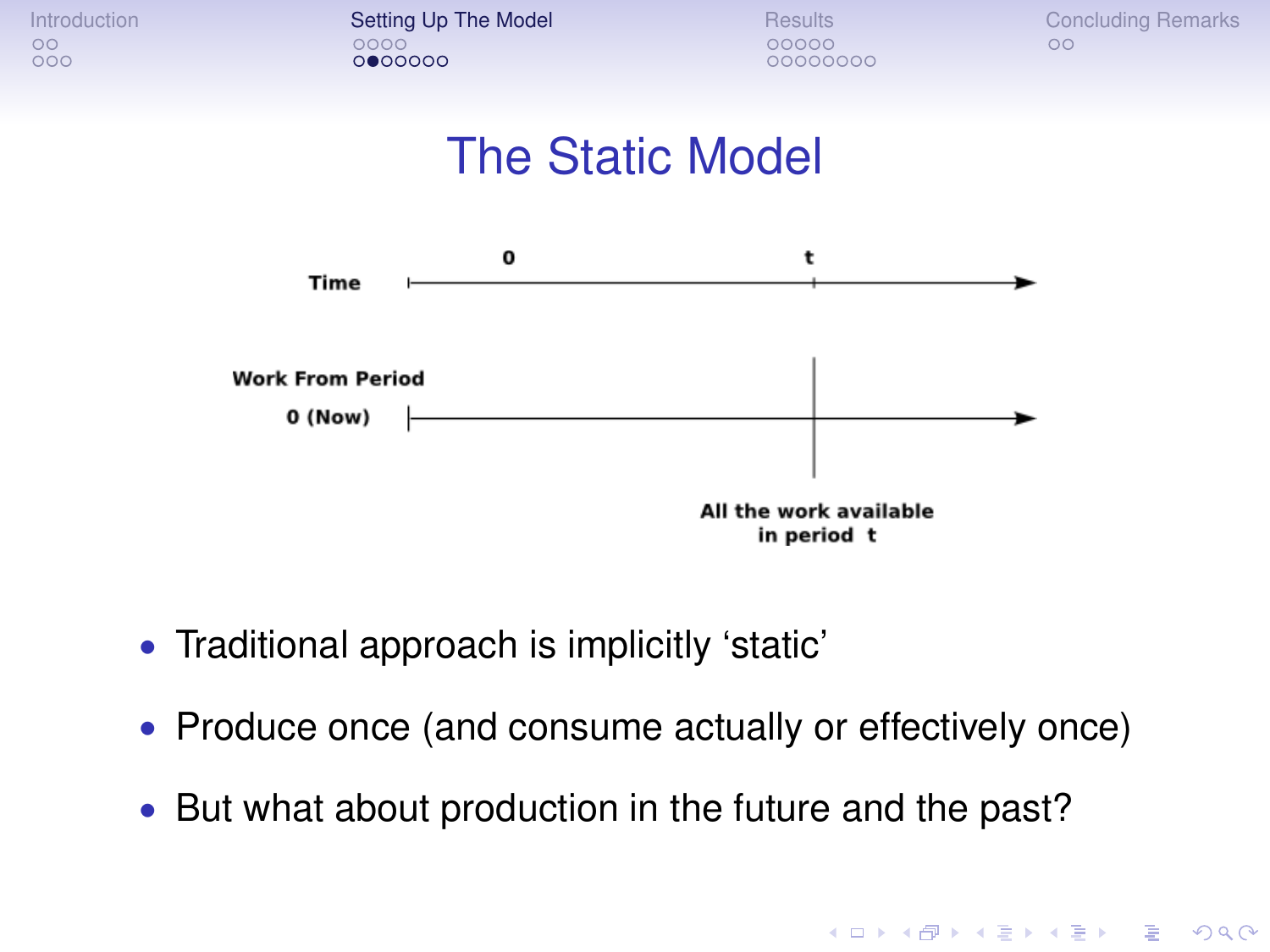[Introduction](#page-1-0) **[Setting Up The Model](#page-6-0)** [Results](#page-18-0) [Concluding Remarks](#page-31-0)<br>  $\begin{array}{ccc}\n\circ & \circ & \circ & \circ \\
\circ & \circ & \circ & \circ\n\end{array}$ 0000000

00000000

#### A Dynamic Model



K ロ ▶ K @ ▶ K 할 ▶ K 할 ▶ 이 할 → 9 Q Q →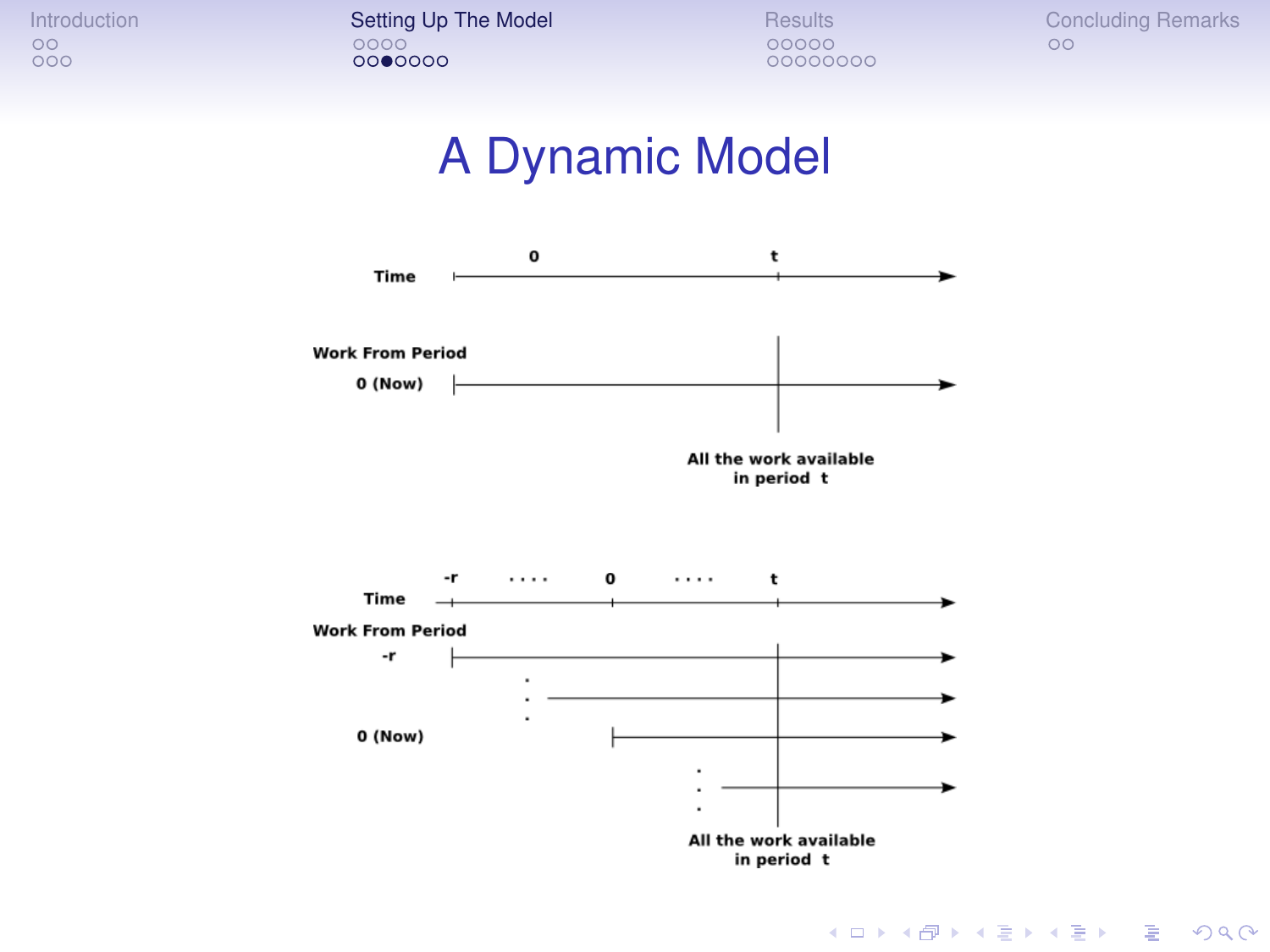[Introduction](#page-1-0) **[Setting Up The Model](#page-6-0)** [Results](#page-18-0) [Concluding Remarks](#page-31-0)<br>  $\begin{array}{ccc}\n\circ & \circ & \circ & \circ \\
\circ & \circ & \circ & \circ\n\end{array}$  $00000000$ 

00000000

#### Dynamic Model: Details



- Works are durable
- At time t have works from  $t, t 1, ...$
- Like a macro model with capital of different 'vintages'
- Full model will be pretty complex
- Plus term will vary as one converges to steady-state
- Solution: evaluate changes in term on steady-state level
- $\Rightarrow$  we are ignoring transition effects
- + Assume steady-state involves constant production (no weird dynamics)

**KOD KORKADD ADD DO YOUR**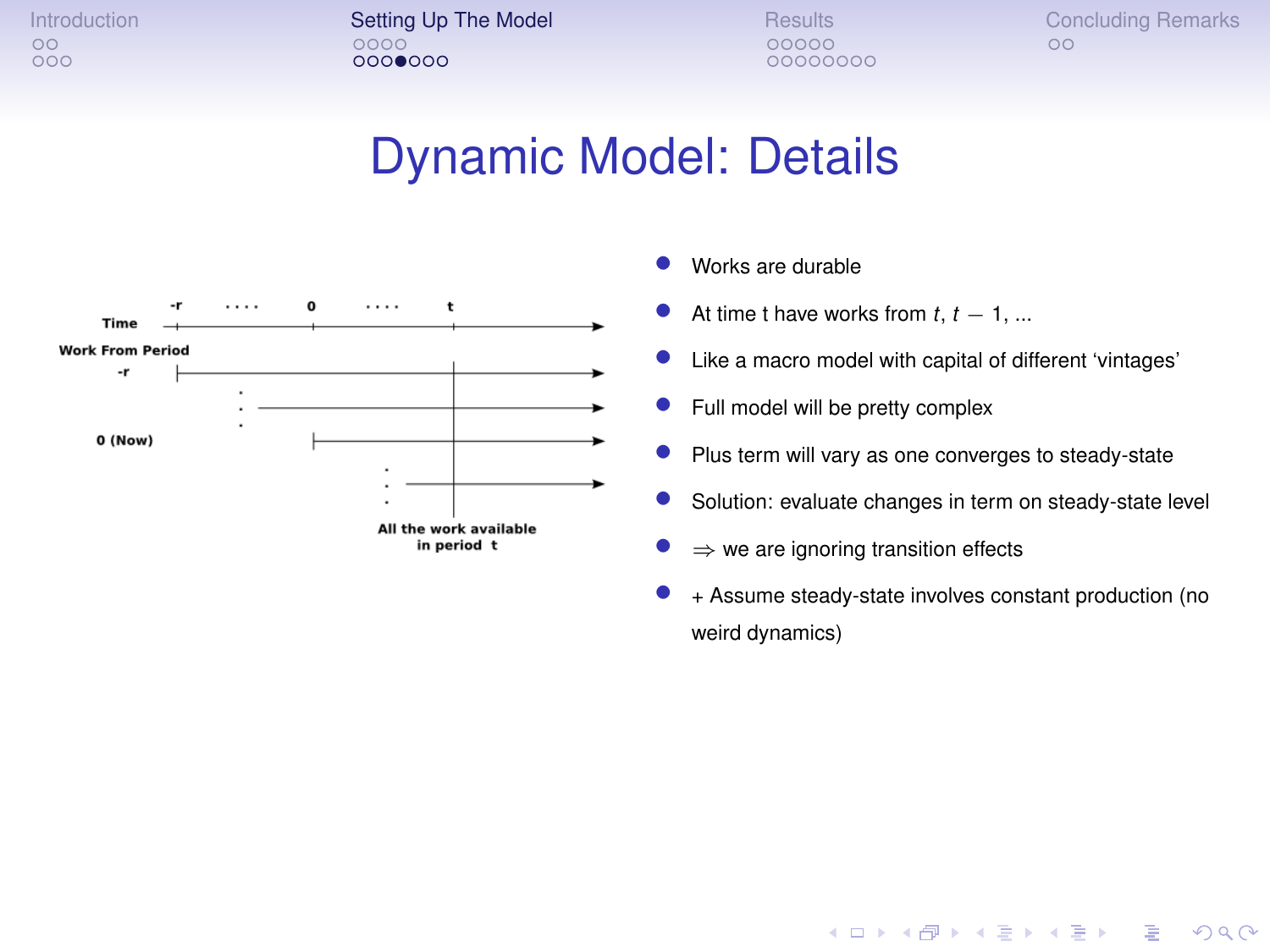[Introduction](#page-1-0) **[Setting Up The Model](#page-6-0)** [Results](#page-18-0) [Concluding Remarks](#page-31-0)<br>  $\begin{array}{ccc}\n0 & 0 & 0 \\
0 & 0 & 0\n\end{array}$  $00000000$ 

00000000

**KORKARA KERKER DAGA** 

#### Dynamic Welfare

- Welfare (today) now at time *t* a function of:
	- Term *S*
	- Production in all prev. periods *nt*−*<sup>i</sup>* , ∀*i*
	- $W = W(S, \{n_{t-i}\}_{i=0}^{\infty})$
- Production constant in steady-state  $\Rightarrow n_k = n$
- $W = W(S, n)$
- But how is work from yesterday valued today?
- Introduce 'Rate of cultural decay/depreciation'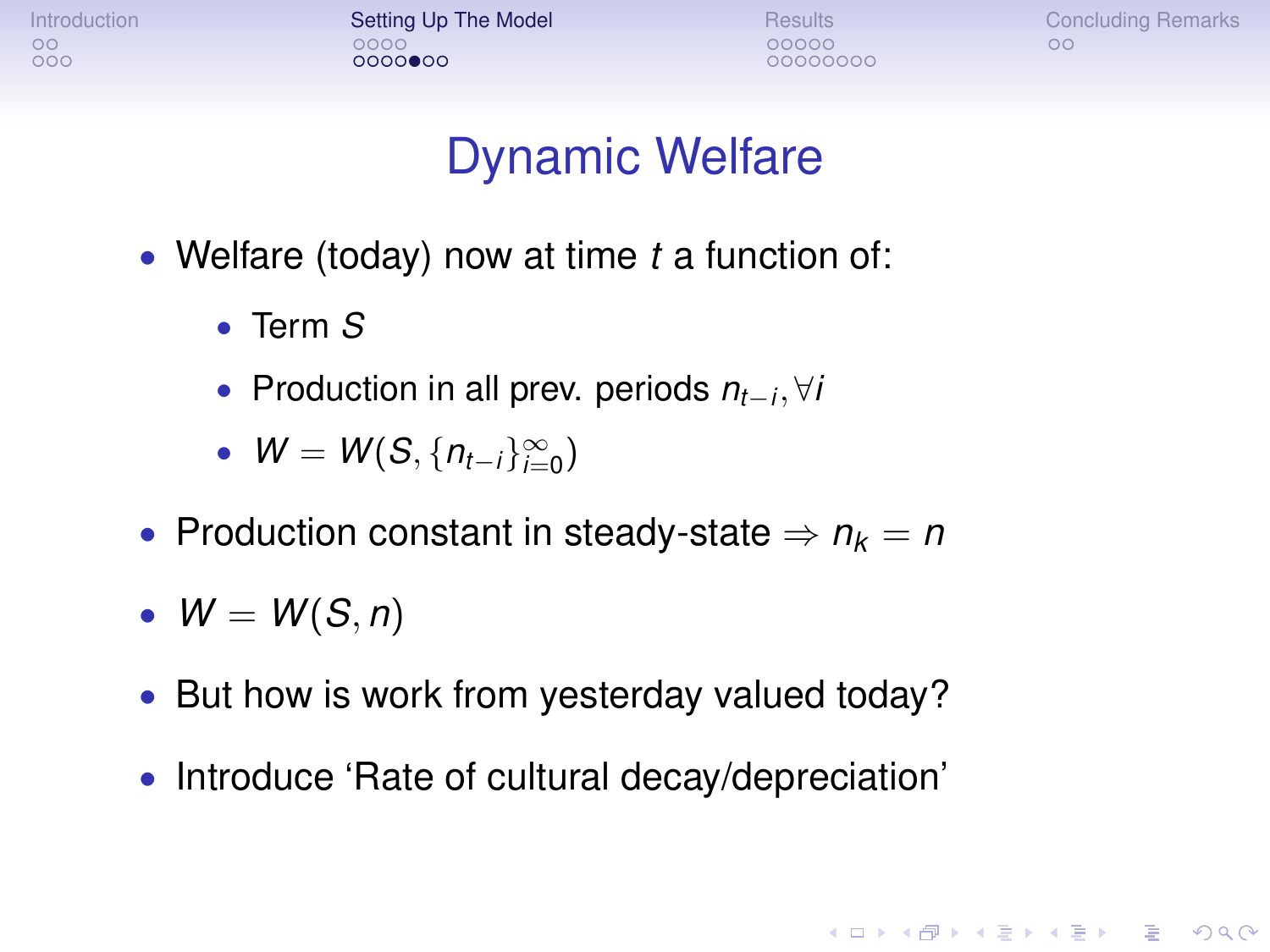[Introduction](#page-1-0) **[Setting Up The Model](#page-6-0)** [Results](#page-18-0) [Concluding Remarks](#page-31-0)<br>  $\begin{array}{ccc}\n\circ & \circ & \circ & \circ \\
\circ & \circ & \circ & \circ\n\end{array}$  $00000000$ 

00000000

#### Cultural Decay



- 'Cultural decay/depreciation' factor: *b*(*t*)
- Value of work today from vintage *<sup>t</sup>* is *b*(*t*) of original level
- Affects revenue in same way
- Reasonable as revenue involves average expectations

**KOD KORKADD ADD DO YOUR** 

Welfare looks backwards: c. decay only Revenue looks forwards: c. decay and discounting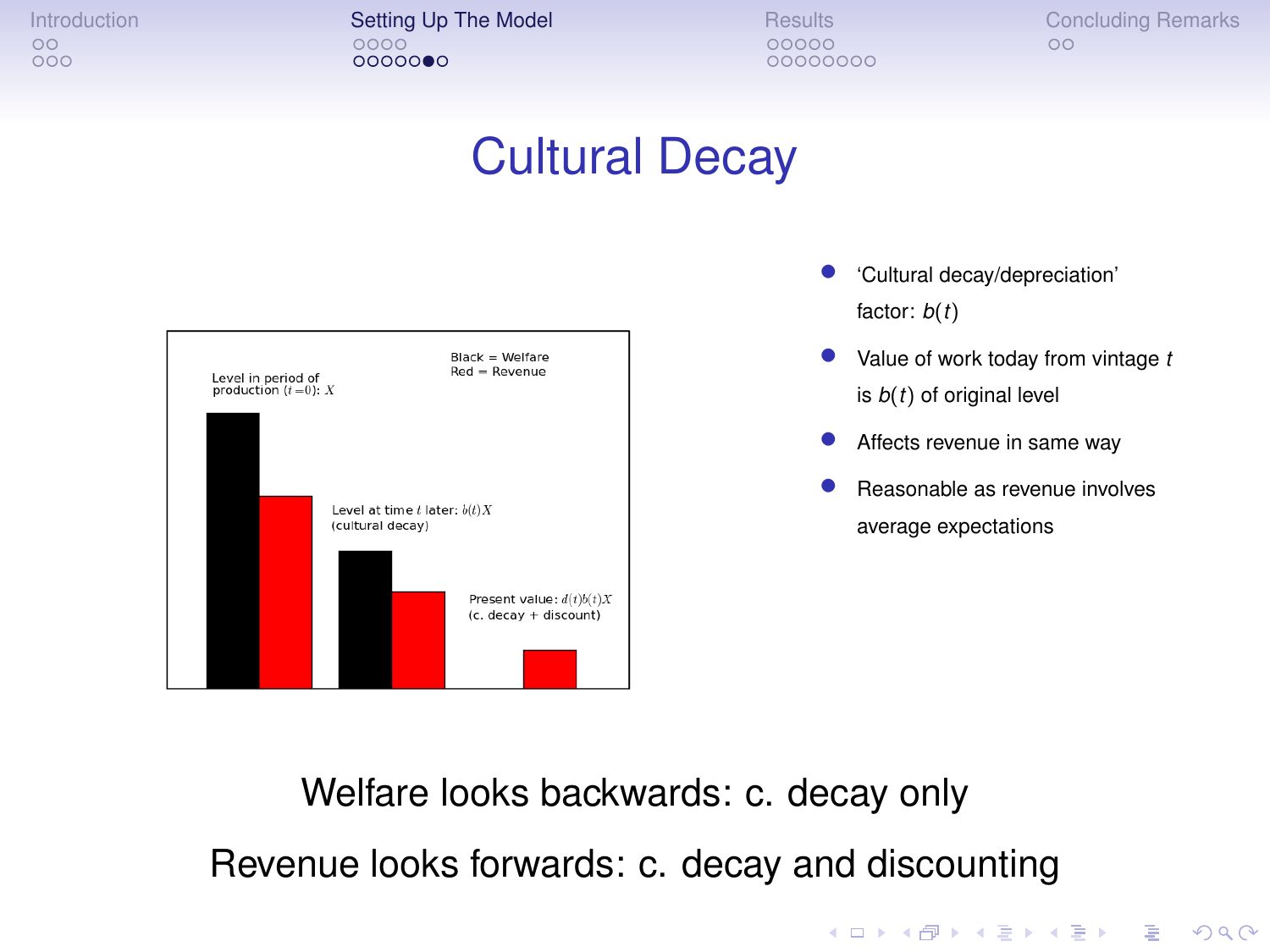[Introduction](#page-1-0) **[Setting Up The Model](#page-6-0)** [Results](#page-18-0) [Concluding Remarks](#page-31-0)<br>  $\begin{array}{ccc}\n\circ & \circ & \circ & \circ \\
\circ & \circ & \circ & \circ\n\end{array}$  $000000$ 

00000000

**KORKARYKERKE PORCH** 

#### Final Form



- *Y*(*n*), *Z*(*n*): 'potential' per period welfare and per period d/w loss on *n* works produced per period
- Linearly separable using cultural decay across periods
- Use aggregate functions as interaction among works
- Welfare under  $\hat{c}$  on a work = potential welfare d/w loss
- <span id="page-17-0"></span>Extrapolate this to aggregate level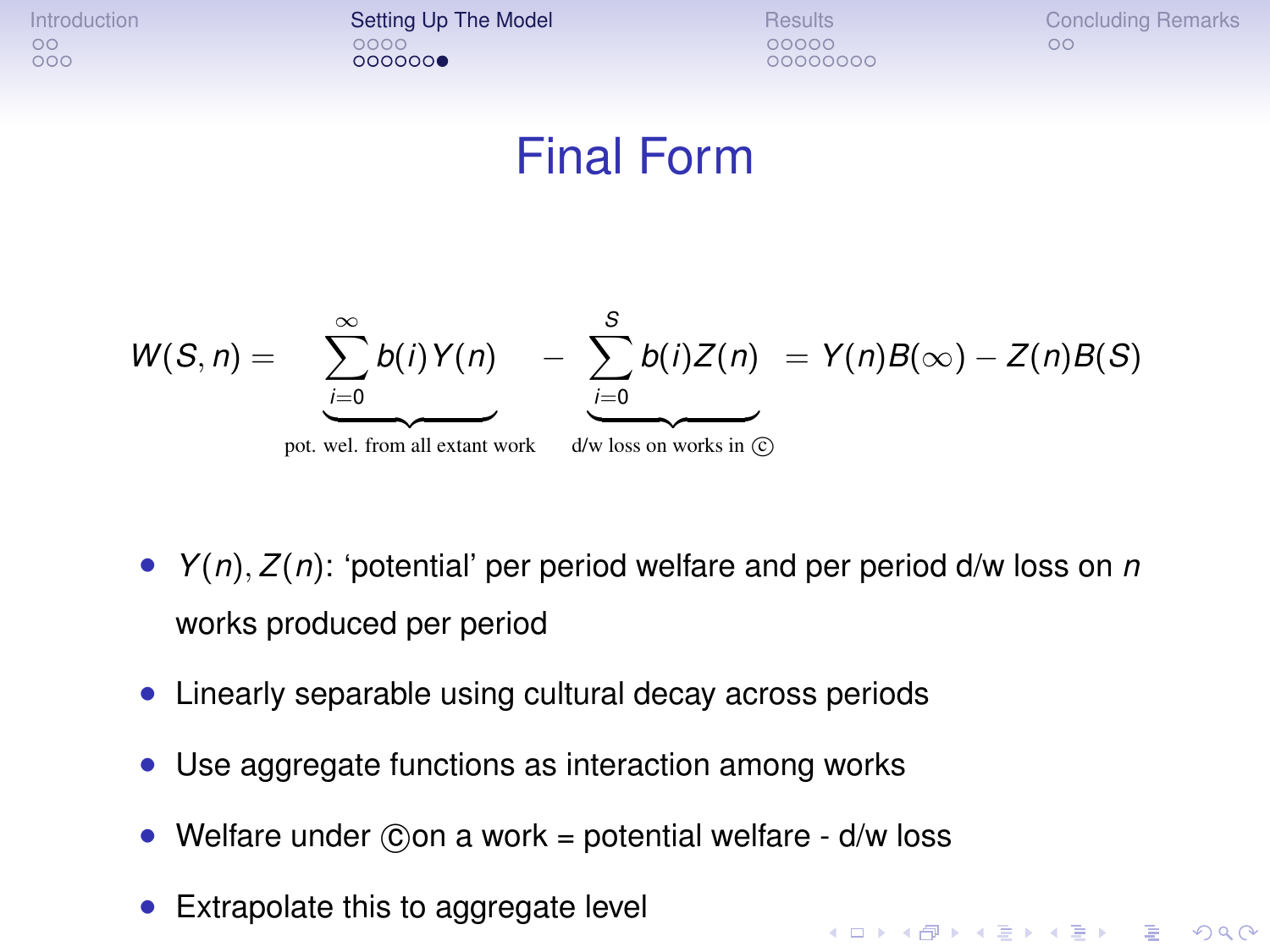[Introduction](#page-1-0) [Setting Up The Model](#page-6-0) **[Results](#page-18-0)** [Concluding Remarks](#page-31-0)<br>  $\begin{array}{ccc}\n 0 & 0 & 0 \\
 0 & 0 & 0\n\end{array}$ 0000000

00000000

K ロ > K 個 > K 差 > K 差 > → 差 → の Q Q →

# <span id="page-18-0"></span>Theoretical Results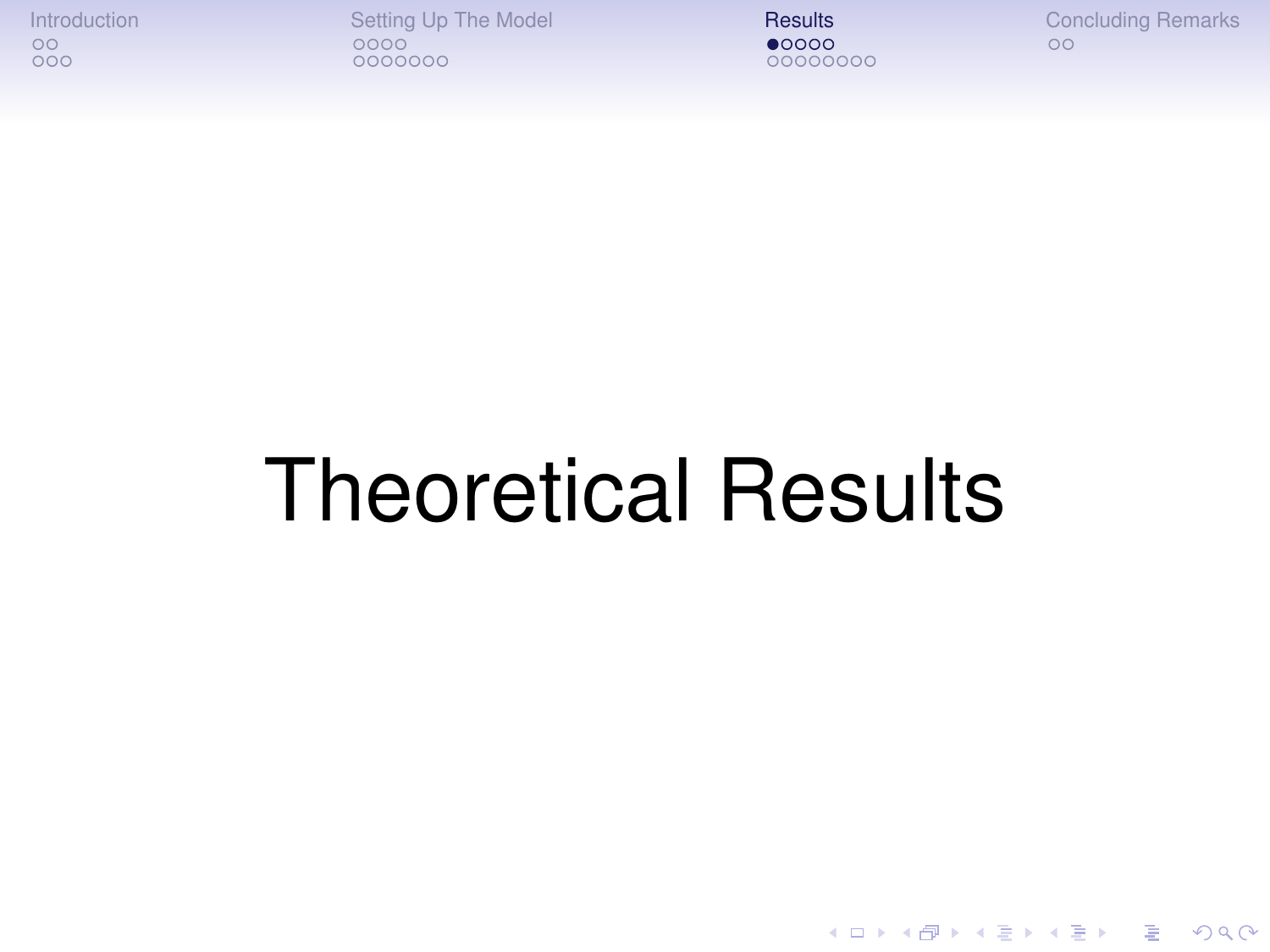[Introduction](#page-1-0) **[Setting Up The Model](#page-6-0) [Results](#page-18-0) [Concluding Remarks](#page-31-0)** Concluding Remarks  $0000000$ 

00000000

**KORK ERKER ADAM ADA** 

#### Some Notation

- $\bullet$   $d(i)$  = discount factor
- Capital/lower-case for total/marginal: *Y*(*n*), *y*(*n*)
- Capitals for sums of discounted values (1 unit for T periods):
	- Cultural decay:  $B(T) = \sum_{i=0}^{T} b(i)$
	- Discount factor:  $D(T) = \sum_{i=0}^{T} d(i)$
	- Both C. Decay + Discount:  $DB(T) = \sum_{i=0}^{T} d(i)b(i)$
- PV of (prospective) revenue on jth work:
	- $R_j(T) = \sum_{i=0}^T d(i) r_j(t) = \sum_0^T d(i) b(i) r_j(0) = r_j(0) DB(T)$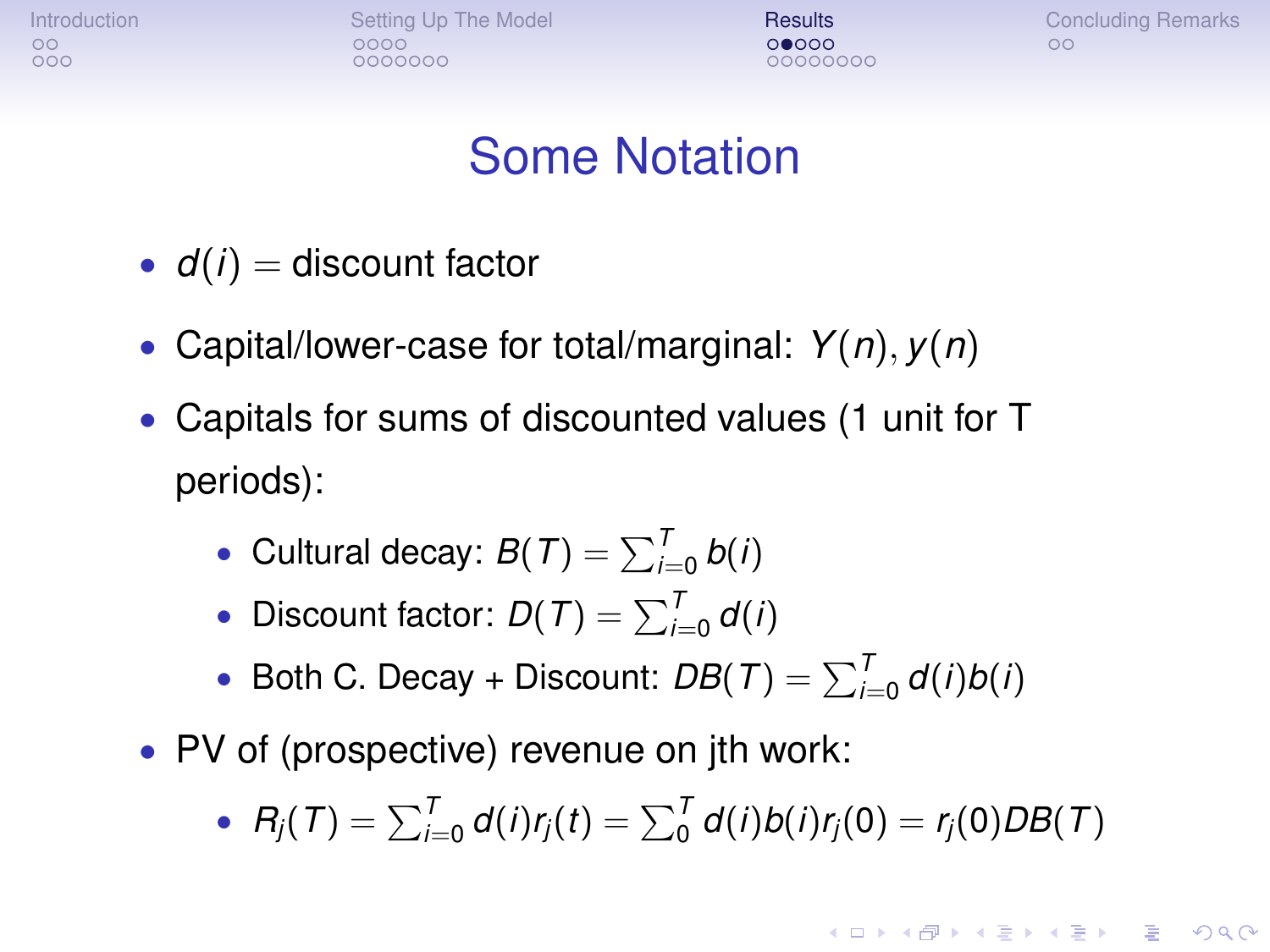[Introduction](#page-1-0) [Setting Up The Model](#page-6-0) [Results](#page-18-0) [Concluding Remarks](#page-31-0)<br>
oo coo coo coo coo coo coo coo co co  $0000000$ 

 $00000000$ 

**KORKARYKERKE PORCH** 

#### First Order Condition

 $W(S, n) = Y(n)B(\infty) - Z(n)B(S) \Rightarrow$ 

$$
\frac{dW}{dS} = n'(y(n)B(\infty) - Z'(n)B(S)) - b(S)Z(n)
$$
  
= Gain in welfare from new works -Extra d/w loss on existing works

Need to work on  $n'$ : the increase in production (per period)

$$
\frac{dn}{dS} = n \cdot s(n) \cdot \frac{d(S)b(S)}{DB(S)}
$$

 $=$  Total existing works x Elasticity supply wrt revenue x %tage increase in revenue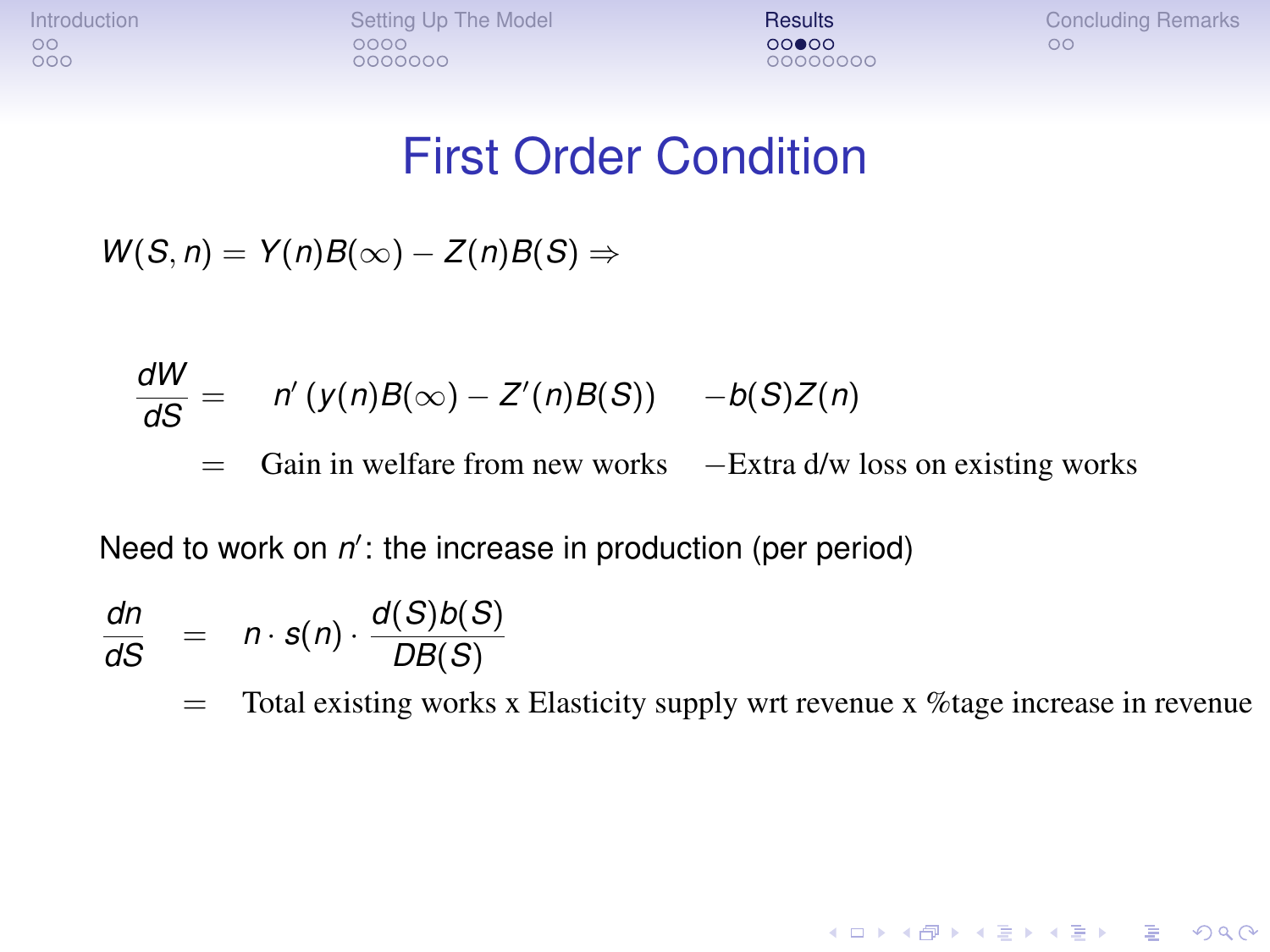[Introduction](#page-1-0) [Setting Up The Model](#page-6-0) [Results](#page-18-0) [Concluding Remarks](#page-31-0)  $0000000$ 

00000000

#### Copyright Term: Theory

$$
W'(S) = C\left(nS(n)\frac{d(S)}{DB(S)}(y(n)B(\infty) - B(S)z(n)) - Z(n)\right)
$$
  
= 
$$
C'\left(\frac{d(S)}{DB(S)}\left(B(\infty) - B(S)\frac{z(n)}{y(n)}\right) - \frac{Z(n)/n}{s(n)y(n)}\right)
$$
  
= 
$$
C'\cdot \Delta
$$

- *C'* a +ve constant so solving *W'* = 0 equivalent to solving Δ = 0
- NB: cultural decay has largely 'disappeared'  $-$  it's common to both  $+/-$
- $\bullet$   $\frac{z(n)}{y(n)} = \alpha(n)$ : d/w loss to total potential welfare on marginal work

• 
$$
\frac{Z(n)/n}{s(n)y(n)} = \theta(n)
$$
: avg d/w loss to marginal welfare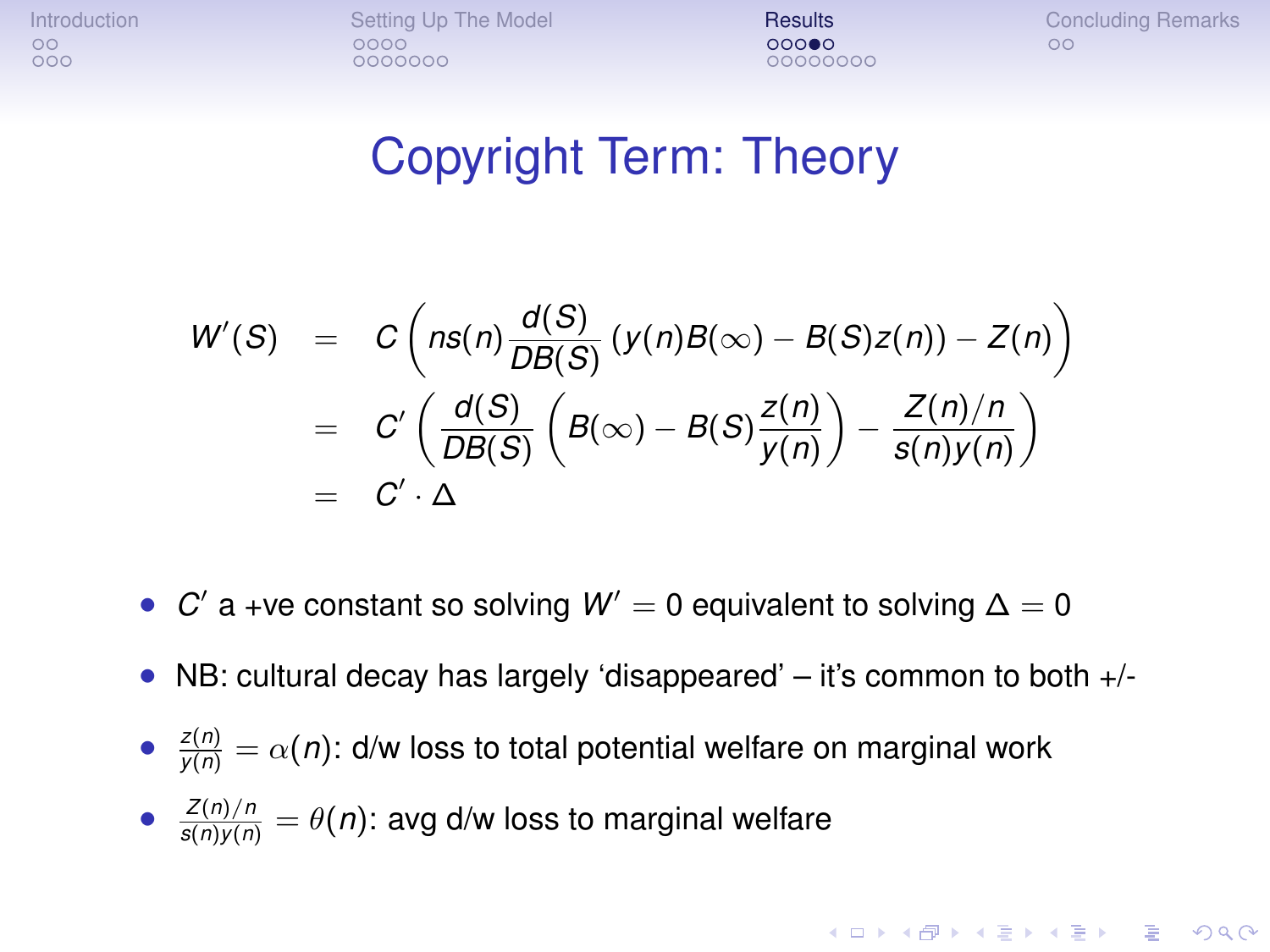[Introduction](#page-1-0) [Setting Up The Model](#page-6-0) [Results](#page-18-0) [Concluding Remarks](#page-31-0)

00000000

K ロ ▶ K @ ▶ K 할 ▶ K 할 ▶ 이 할 → 9 Q Q →

# <span id="page-22-0"></span>**Empirics**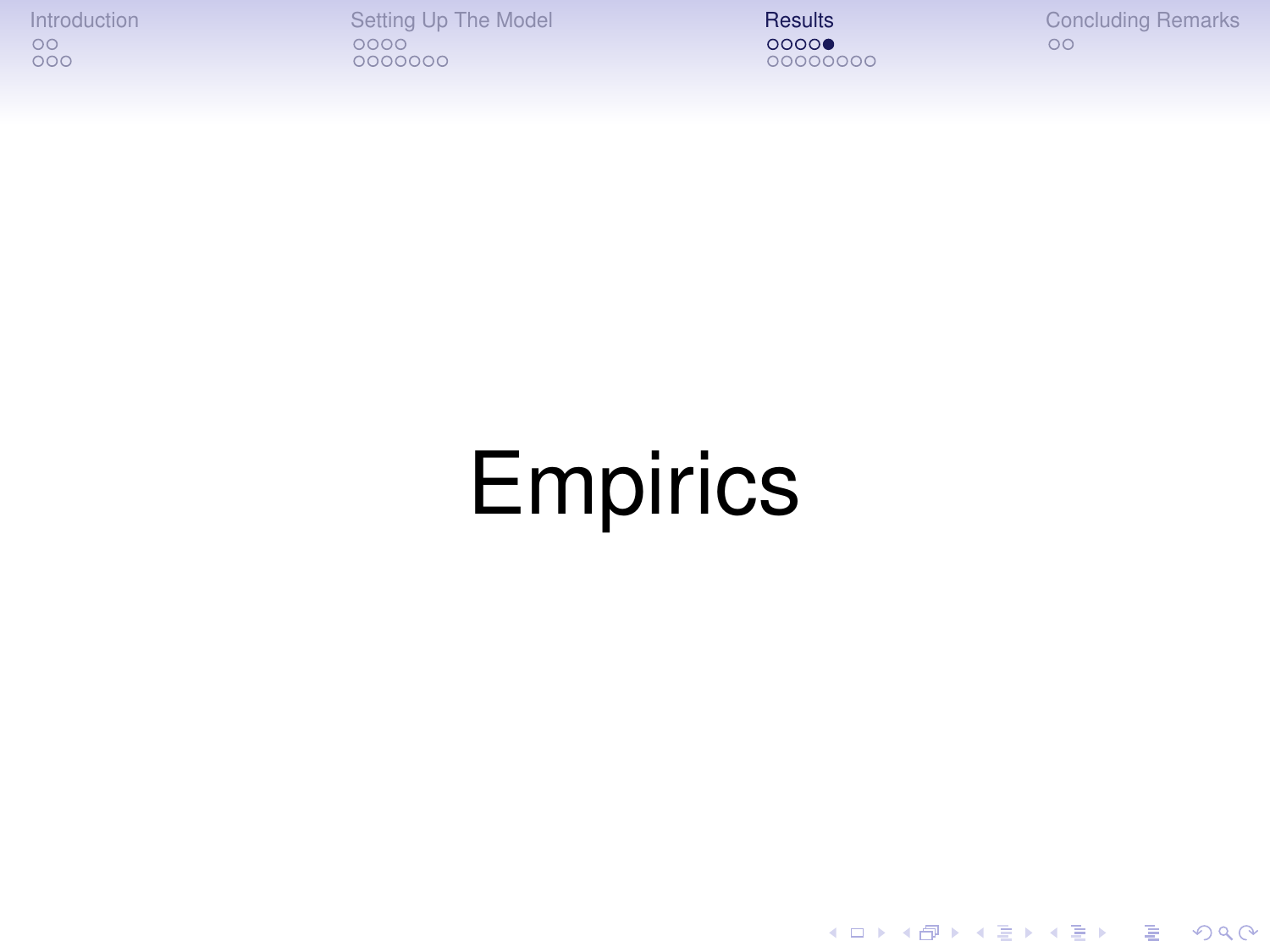[Introduction](#page-1-0) **[Setting Up The Model](#page-6-0) [Results](#page-18-0) [Concluding Remarks](#page-31-0)** Concluding Remarks  $0000000$ 

nnnnr 0000000

**KOD KORKADD ADD DO YOUR** 

#### Estimating Parameters I

- Need to estimate:  $d(i)$ ,  $b(i)$ ,  $\alpha(n)$ ,  $\theta(n)$
- Discount factor *d*(*i*)
	- Exponential form. Discount rate for agents (not society)
	- Discount rate: 4-9% with default of 6%
- <span id="page-23-0"></span>• Cultural decay: 2-9% with default of 5%
	- Source: data from UK recording industry cited by Gowers
	- Source: Nielsen sales data for books in UK
	- More discussion in paper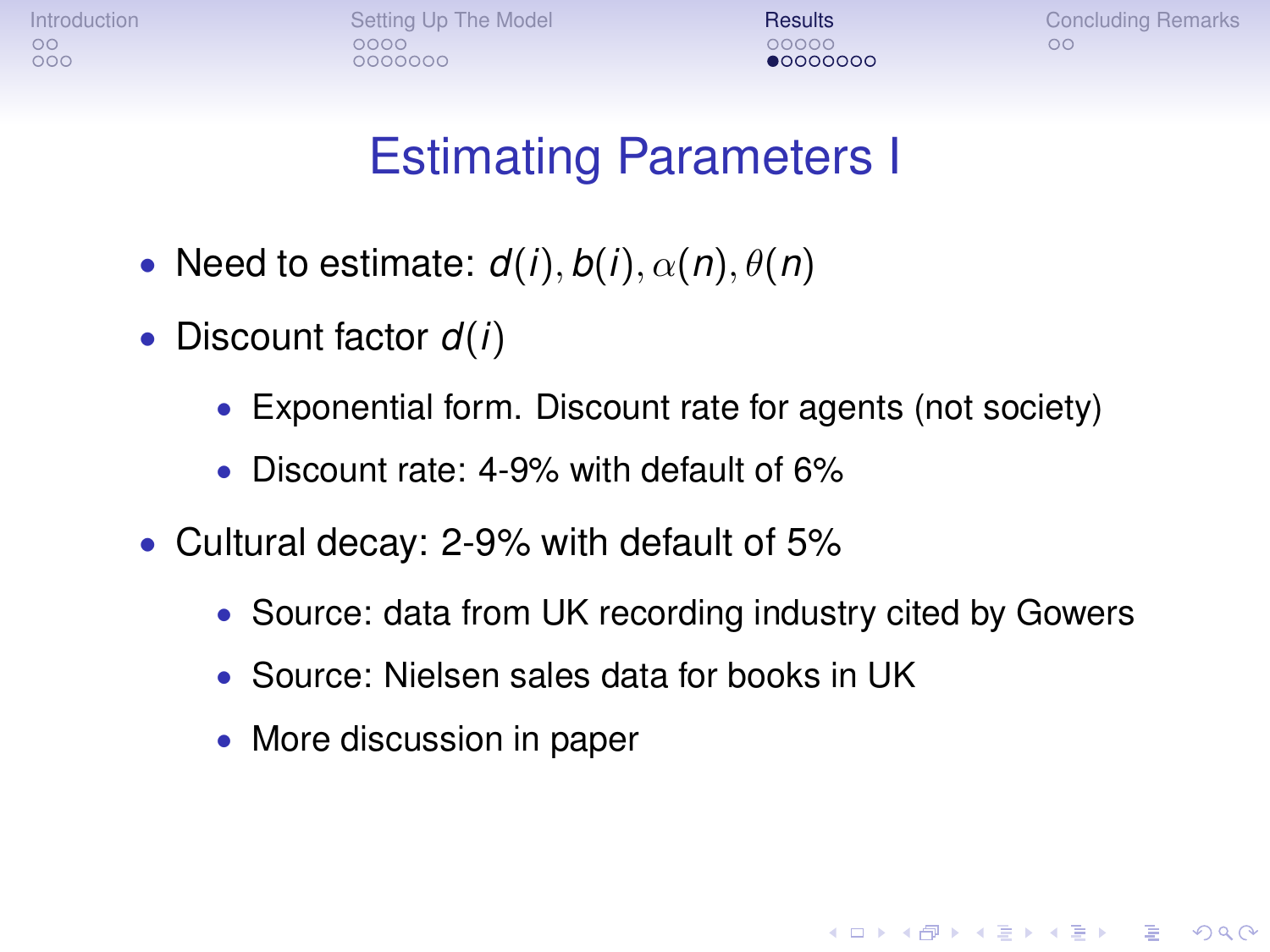

#### $\alpha$

- $\alpha(n)$ ,  $\theta(n)$  the hardest as demand/supply data is scarce
	- But, ratios are easier ...
- $\alpha(n) = \frac{z(n)}{y(n)}$  = Ratio of d/w loss to welfare *on marginal work* 
	- Assume this is constant =  $\alpha$
	- Literature limite as hard to get full demand curve
	- Take a 'conservative' range:  $\alpha \in [0.05, 0.2]$  (use 0.125)
	- Linear demand:  $\alpha = 0.25$ , bigger tail (larger elasticity) ⇒↑ *alpha*

**KORK ERKER ADAM ADA**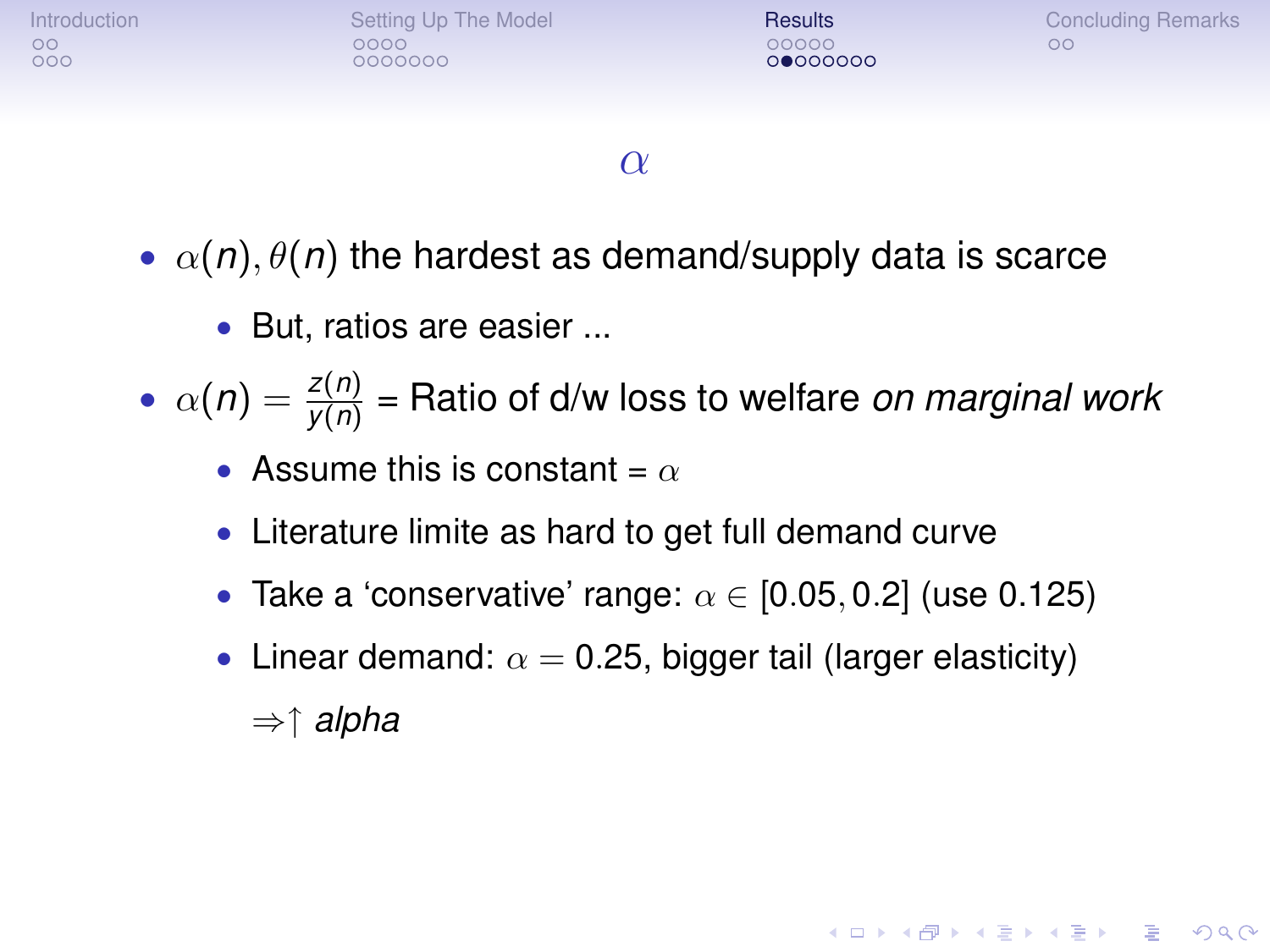| <b>Introduction</b><br>$\circ$<br>000 | Setting Up The Model<br>೧೧೧೧<br>0000000 | <b>Results</b><br>00000<br>00000000 | <b>Concluding Remarks</b><br>oο |
|---------------------------------------|-----------------------------------------|-------------------------------------|---------------------------------|
|                                       |                                         |                                     |                                 |

#### θ

- $\theta(n) = \frac{Z(n)/n}{s(n)y(n)} = \text{avg d/w loss to marginal welfare}$ 
	- NB: Diminishing returns  $\Rightarrow$  avg welfare  $>$  marginal welfare
- Key: assume welfare distbn over works follows sales distbn
- Literature suggest sales distbn follows a power law
	- Sale of jth work  $\propto j^{\gamma}$ )
	- Literature:  $\gamma \in [0.048, 0.166]$  (best est. 0.129)
	- Power-law may be 'too generous' (tails too fat)
- $\Rightarrow$  avg. work to marginal work value =  $1/\gamma$  (scale-free)

KID KA KERKER E VOOR

$$
\bullet \Rightarrow \theta(n) = \frac{\alpha}{s(n)\gamma}
$$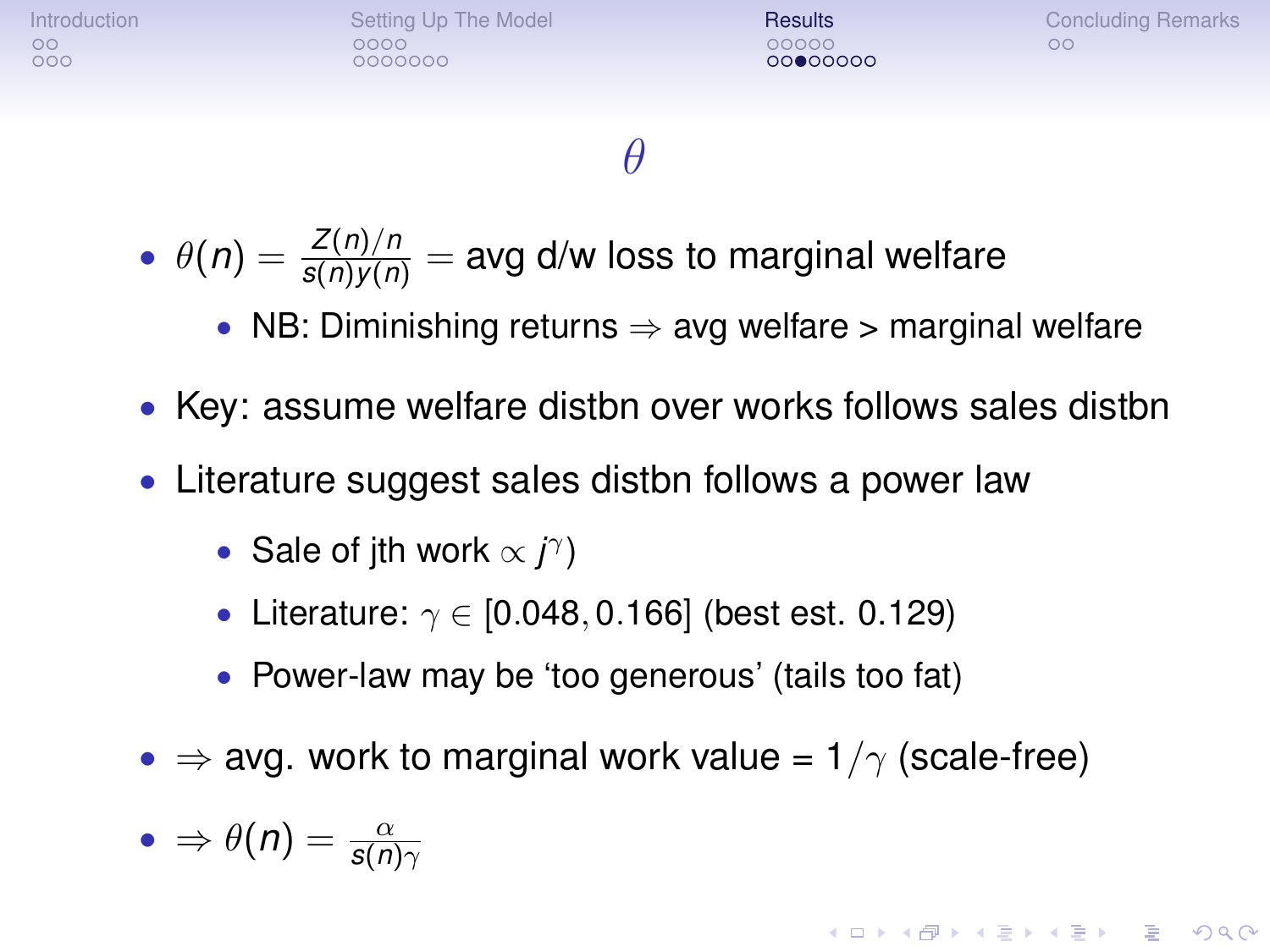nnnnn 00000000

[Introduction](#page-1-0) **[Setting Up The Model](#page-6-0) [Results](#page-18-0) [Concluding Remarks](#page-31-0)** Concluding Remarks

**KOD KOD KED KED E VAN** 

#### $\theta$  and Elasticity of Supply

- Last item is *s*(*n*): elasticity of supply wrt revenue
- Will assume *s*(*n*) is constant
	- If rev. follows sales can apply similar scale-free arguments to argue for constancy and value around 1
	- Almost no relevant empirical data (I know of)
	- These are cultural works:
		- How revenue sensitive is supply?
		- Backwards bending supply curves (cf. Scherer on music)
	- Overall argue *s* ∈ [0.5, 1.5] is reasonable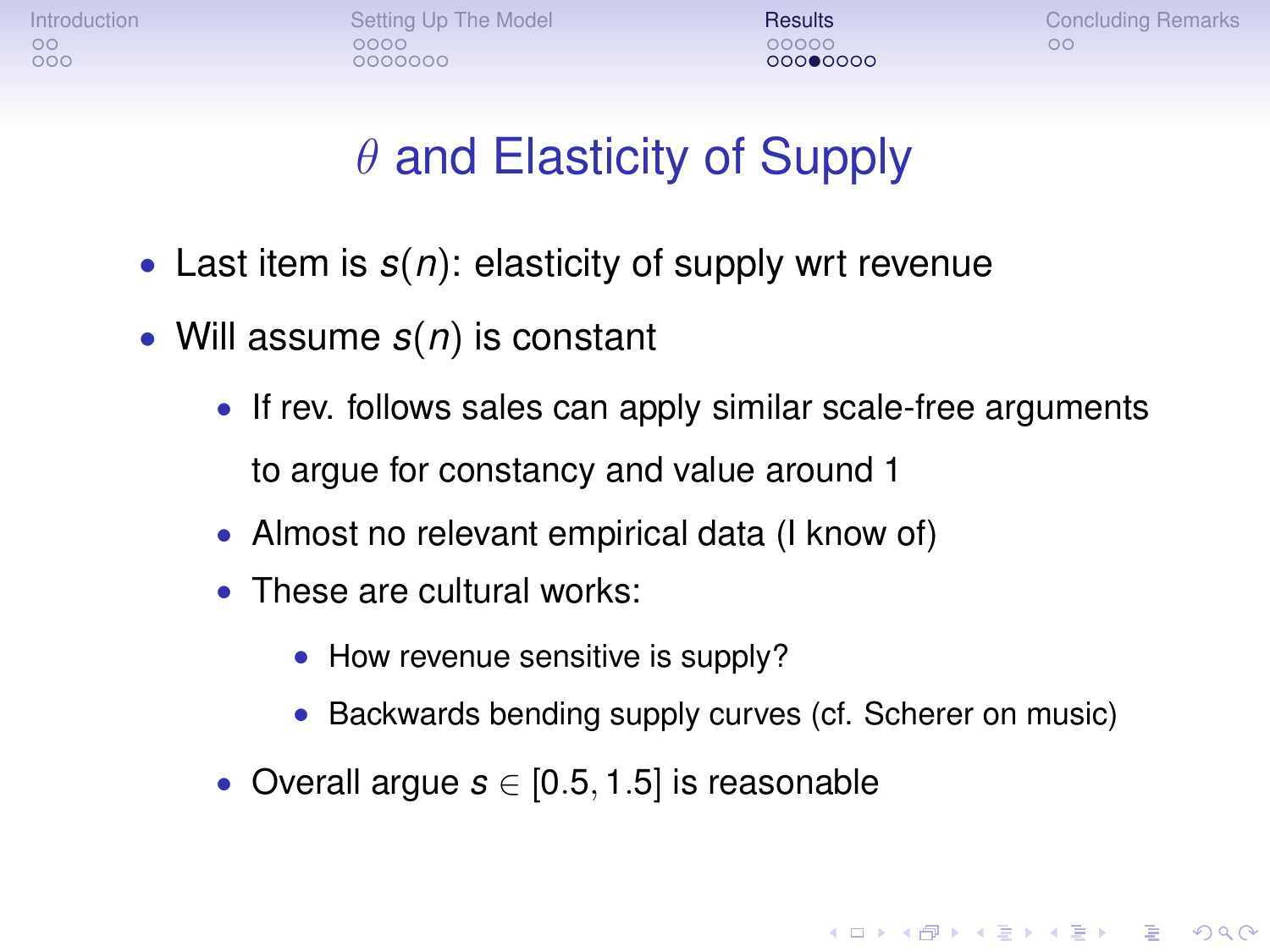[Introduction](#page-1-0) **[Setting Up The Model](#page-6-0) [Results](#page-18-0) [Concluding Remarks](#page-31-0)** Concluding Remarks  $0000000$ 

 $0000$  $000$ 

**KOD KARD KED KED BE YOUR** 

#### **Results**

# Midpoint parameter

### estimates  $\Rightarrow$  Optimal Term

# $= 15$  years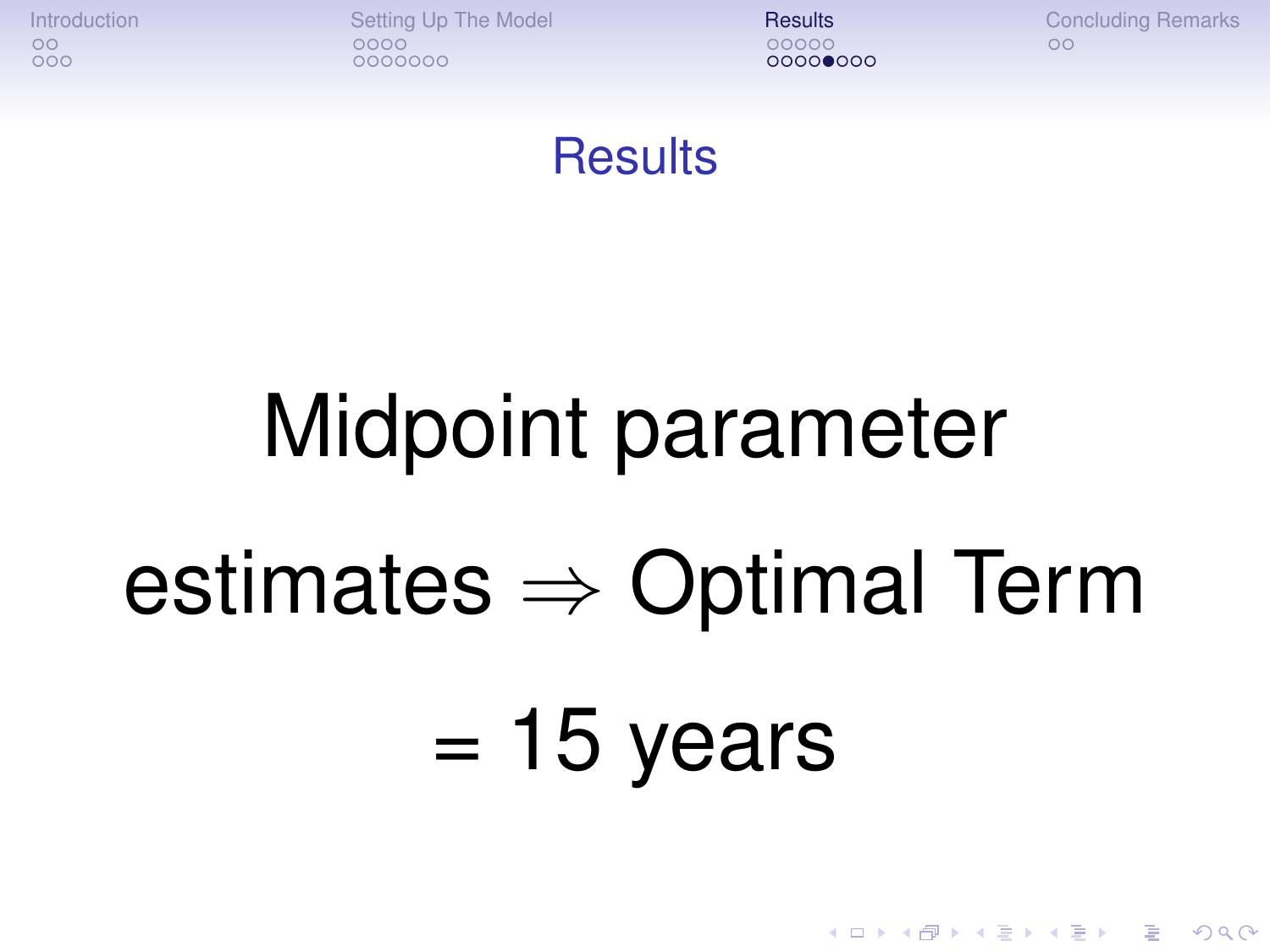[Introduction](#page-1-0) [Setting Up The Model](#page-6-0) [Results](#page-18-0) [Concluding Remarks](#page-31-0)<br>  $\begin{array}{ccc}\n\bullet & \bullet & \bullet & \bullet \\
\bullet & \bullet & \bullet & \bullet & \bullet \\
\bullet & \bullet & \bullet & \bullet & \bullet\n\end{array}$  $0000000$ 

 $000000000$ 

**KOD KORKADD ADD DO YOUR** 

#### Robustness I

| Cultural Decay Rate (%) | Discount Rate (%) | $\alpha$ | <b>Optimal Term</b> |
|-------------------------|-------------------|----------|---------------------|
|                         |                   | 0.05     | 51.8                |
| 3.5                     | ь                 | 0.07     | 30.7                |
| h                       | 6                 | 0.1      | 18.5                |
| 6.5                     |                   | 0.15     | 10.6                |
|                         |                   | 0.2      | 6.5                 |

Table: Optimal Term Under Various Scenarios.  $\alpha$  is the proportion of potential welfare that is deadweight loss. *s* (the elasticity of supply) is set to 1 and  $\gamma$  (sales curve exponent) to 0.129.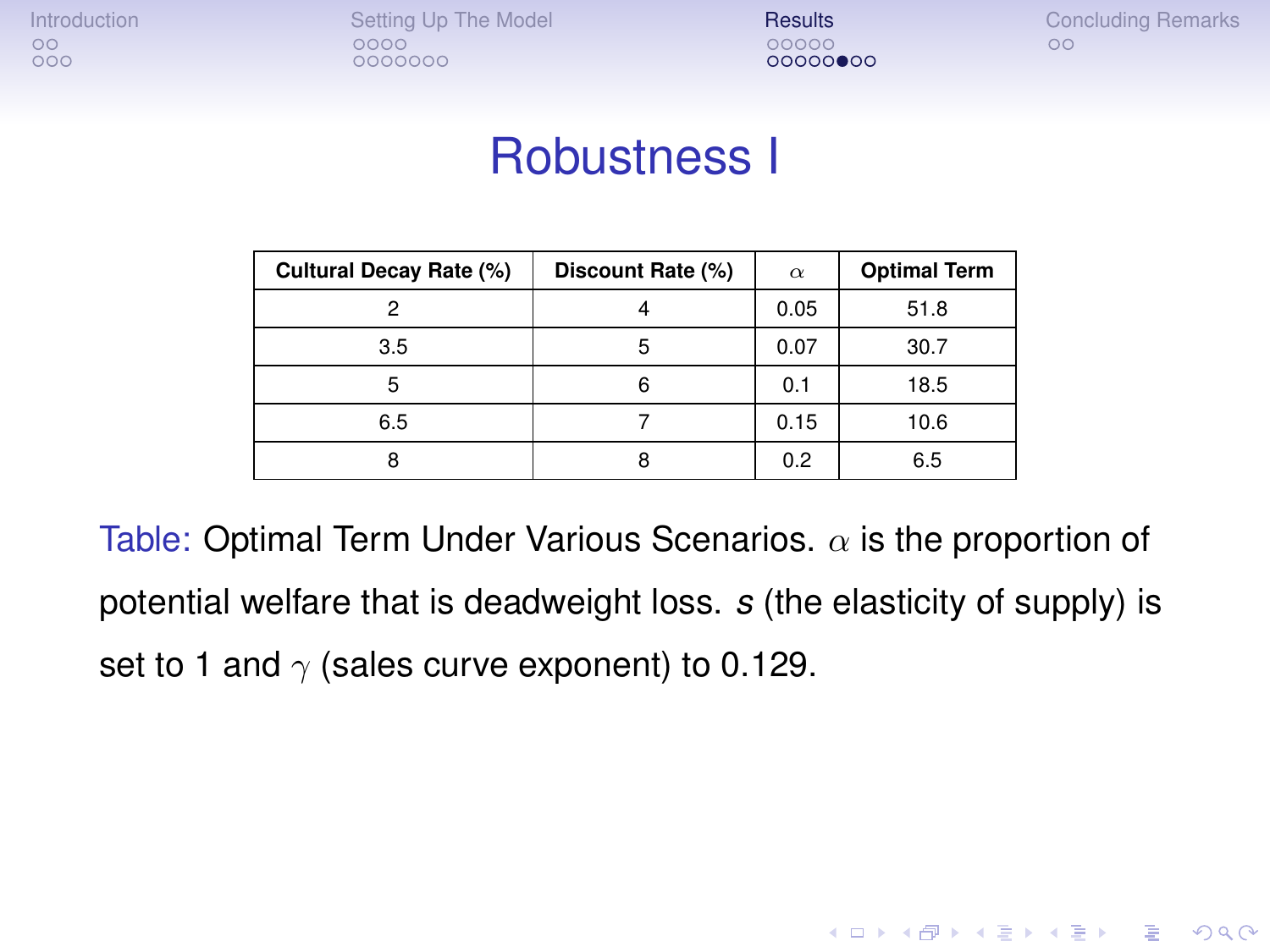[Introduction](#page-1-0) [Setting Up The Model](#page-6-0) **[Results](#page-18-0)** [Concluding Remarks](#page-31-0)<br>  $\begin{array}{ccc}\n\circ & \circ & \circ & \circ \\
\circ & \circ & \circ & \circ\n\end{array}$ 0000000

00000000

#### Robustness II



<span id="page-29-0"></span>Figure: Probability distribution of optimal term given the parameter range set out above (with the exception that  $\gamma$  takes a single value of 0.129). 99th percentile at 38 years and 99.9th percentile at 47 years.

K ロ ▶ K @ ▶ K 할 ▶ K 할 ▶ . 할 . K 9 Q @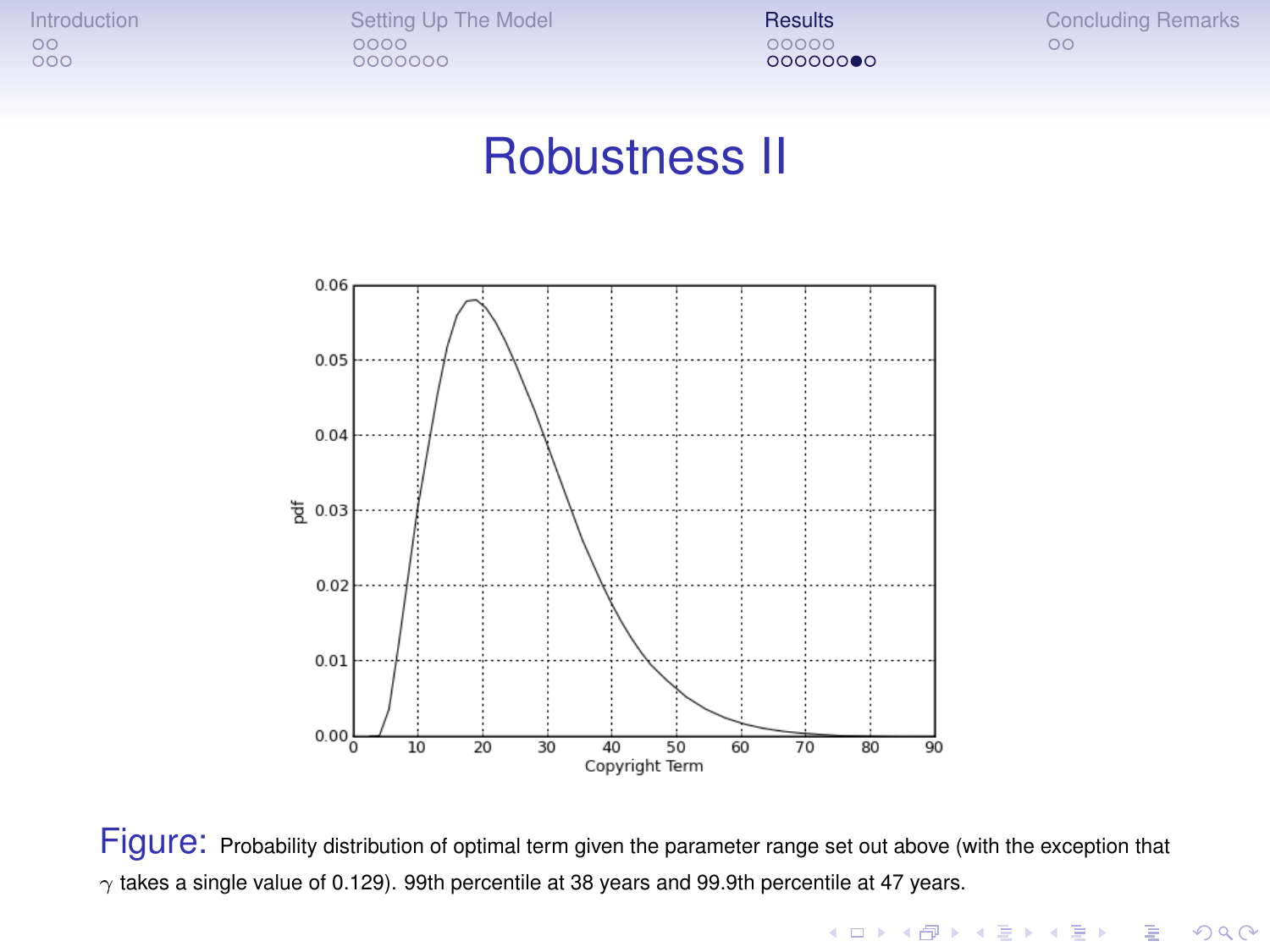[Introduction](#page-1-0) [Setting Up The Model](#page-6-0) **[Results](#page-18-0)** [Concluding Remarks](#page-31-0)<br>  $\begin{array}{ccc}\n\circ & \circ & \circ & \circ \\
\circ & \circ & \circ & \circ\n\end{array}$ 0000000

00000000

 $299$ 

#### Robustness III



<span id="page-30-0"></span>Figure: Break-even alpha (proportion of d/w lo[ss](#page-29-0) [on](#page-31-0) [a](#page-31-0) [w](#page-30-0)[o](#page-31-0)[r](#page-22-0)[k](#page-23-0)[\)](#page-30-0) a[s](#page-17-0)[a](#page-30-0)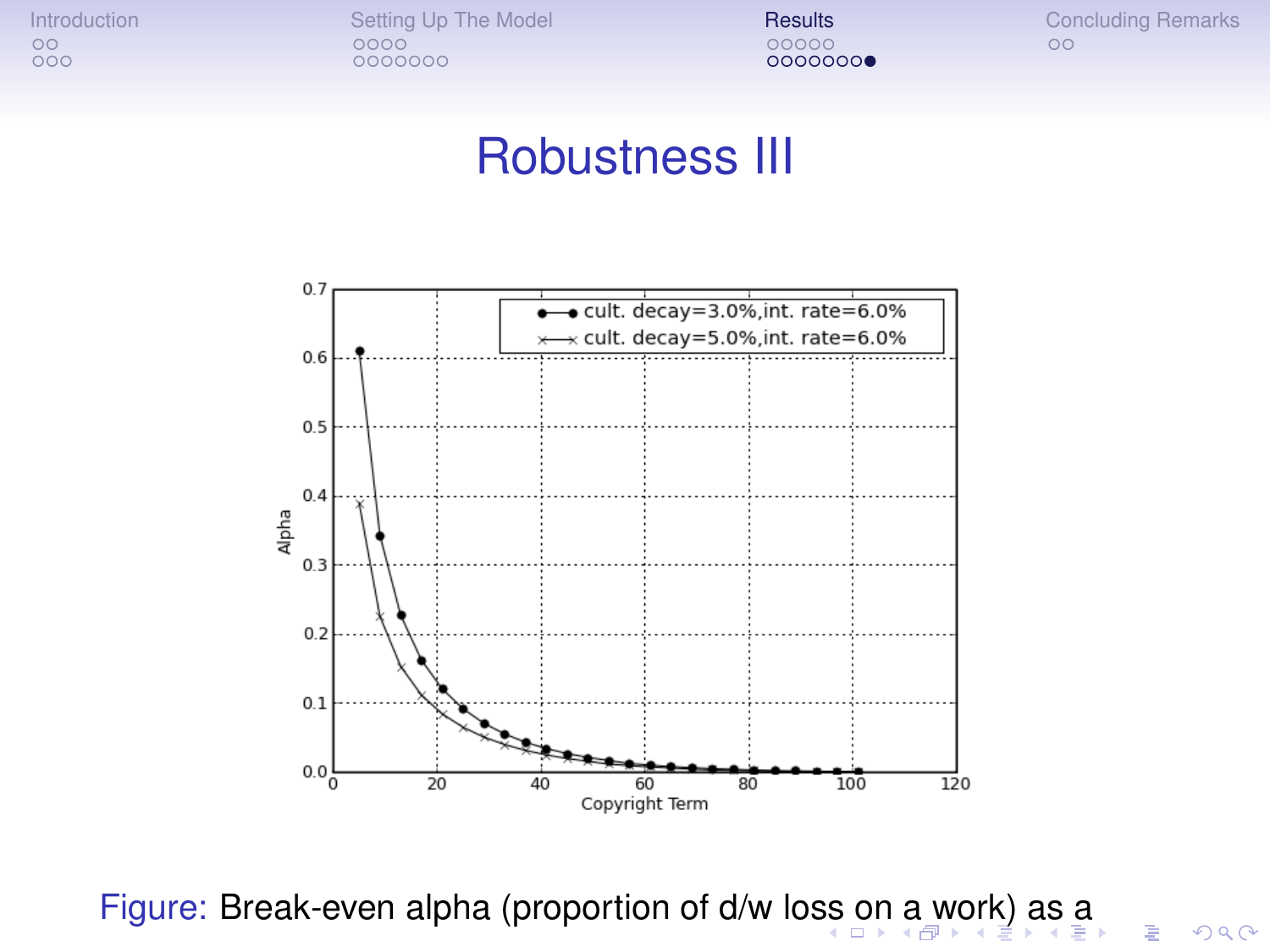[Introduction](#page-1-0) [Setting Up The Model](#page-6-0) [Results](#page-18-0) [Concluding Remarks](#page-31-0)<br>  $\begin{array}{ccc}\n\circ & \circ & \circ & \circ \\
\circ & \circ & \circ & \circ\n\end{array}$ 0000000

00000000

K ロ > K 個 > K 差 > K 差 > → 差 → の Q Q →

# <span id="page-31-0"></span>Concluding Remarks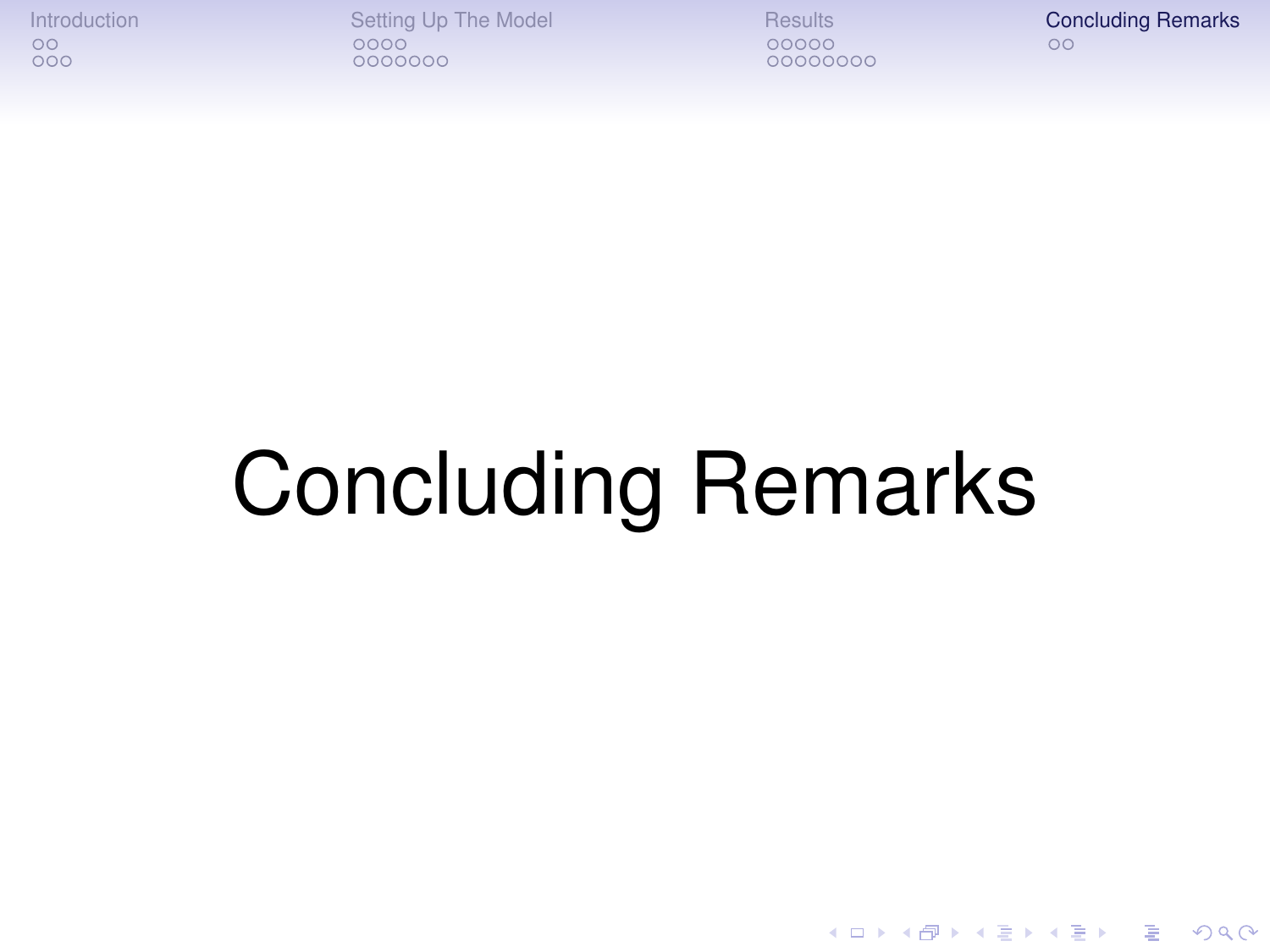[Introduction](#page-1-0) **[Setting Up The Model](#page-6-0) [Results](#page-18-0) [Concluding Remarks](#page-31-0)** Concluding Remarks  $0000000$ 

00000000

**KOD KOD KED KED E VAN** 

#### Copyright Term

- Simple analytical expression that is empirically estimable
- Using plausible parameters optimal term was 15 years
- Any such point estimate is sensitive to changes in underlying parameters
- However: general conclusion that current terms are too long
	- Robust to varying parameters
	- Explicit Calculation of PDF gave 99.9th percentile under 50 years